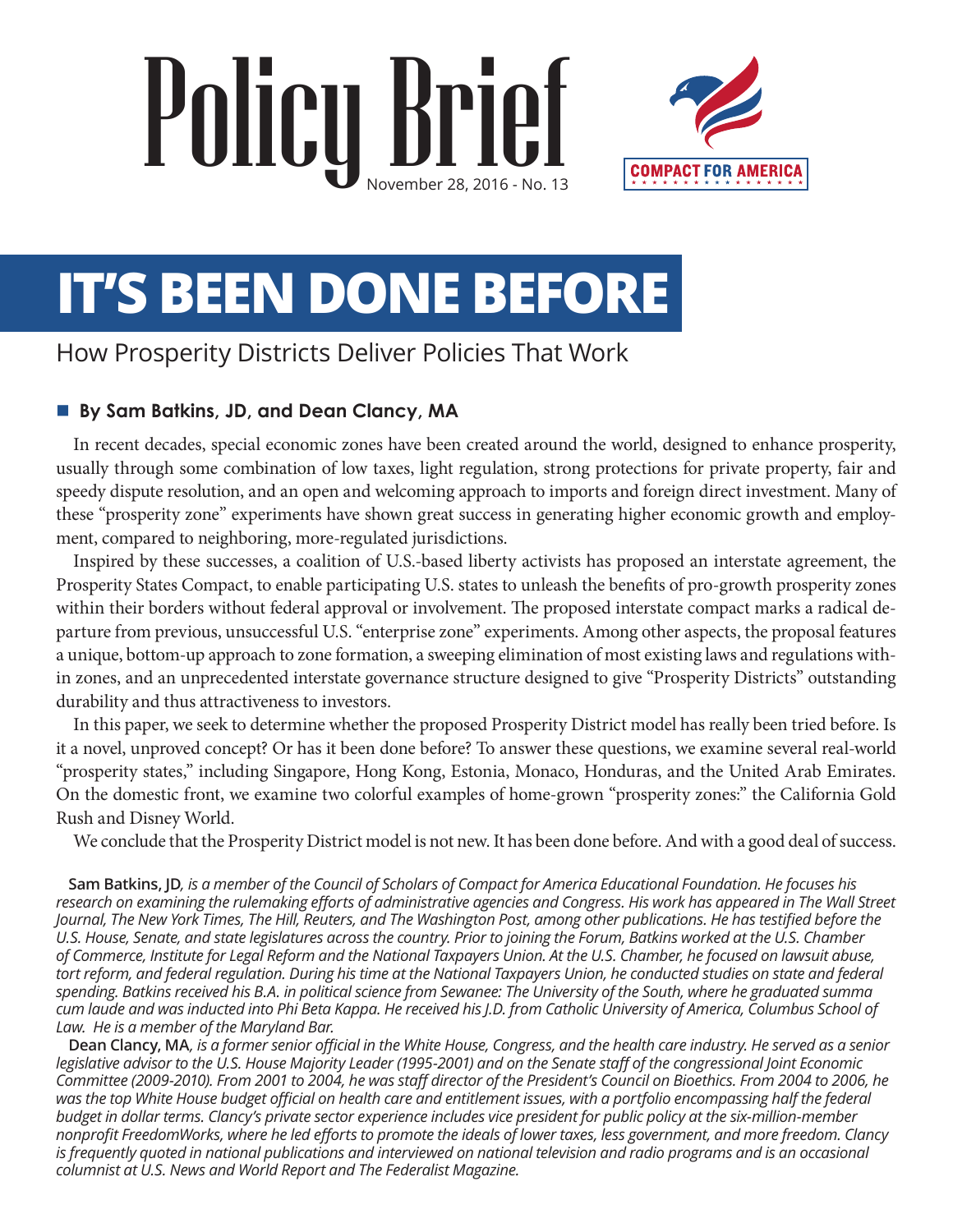#### **Introduction**

What would happen if a group of individuals sought to create a "special economic zone" within the United States? That is, a state, or a part of a state, where most existing taxes, laws, and regulations, state as well as federal, could be set aside and local residents could govern themselves? And what if people living and working in that zone had the freedom to use their private property more or less however they pleased, provided they didn't injure their neighbors? And what if, within the zone, individuals and businesses would be freed from regulatory red tape, in favor of governance by private contract, provided they didn't create problems for others? Would such "zones of prosperity" be more prosperous than surrounding areas? Is a special economic zone even possible in the United States?

The answer, as this policy brief will show, is yes. Special economic zones are not only possible, they already exist, or have existed, in one form or another, in countries around the world, including the United States. It has been done before.

And as this paper shows, it can be done again. We look closely at an innovative new proposal to facilitate the establishment of legally recognized Prosperity Districts throughout the United States, and find that their potential for accelerating freedom, growth, and prosperity in the United States can hardly be overstated.

In this paper, we describe the proposed Prosperity District model policy for the United States and look at examples of existing zone experiments, both domestic and international, in order to gauge the likelihood that the proposed special economic zones would be beneficial. We find that, based on the experience of successful models from around the world, it is not only reasonable but probable that the proposed Prosperity Districts would see rates of economic growth and job creation measurably higher than in competing jurisdictions. The adoption of the Prosperity District concept would also move the United States from the middle of the pack to the forefront of the global special economic zones movement.

#### **Prosperity Districts Described**

Prosperity Districts, as proposed, would combine and improve on all of the tax and regulatory best practices found in other countries with a unique new bottom-up method of zone creation and expansion and an innovative reliance on an interstate agreement ("compact") to provide additional stability and durability. The zones would be created, not by governments, but by local property owners on a purely voluntary, unanimous-consent basis. Zone creation would be authorized under the protective sponsorship of a state statute, which is currently in the form of model legislation, but when adopted by the first state, would immediately trump all other laws within that state except for federal law and the state's own constitution. When a second state adopts the same statute, the legislation is automatically upgraded into the form of an interstate compact (known as the "Prosperity States Compact"), which renders the rights and privileges of zone inhabitants even more durable. If Congress also assents to the Prosperity States Compact, then most federal taxes and regulations are replaced with best practices within the zones.

Each Prosperity District would function as a largely autonomous special economic zone, similar to the Reedy Creek Improvement District that sustains Disney World in Florida. Even with a large measure of autonomy, certain rules would still apply: the federal and state constitutions, basic criminal law, the common law of property and contracts, and the organic legislation itself, which could be tailored by each state to preserve certain state- and county-specific regulatory policies within zones. If states are the laboratories of democracy, Prosperity Districts would be the laboratories for free markets and economic growth.

Critics might claim such a system would be subject to cronyism, corruption, and exploitation of workers.<sup>1</sup> However, the overwhelming lesson from around the world is that corruption is less of a problem in well-designed special economic zones than in traditional jurisdictions, and especially in those zones with the lowest and most predictable tax burdens, where the economic rules are the most liberal and stable, and where public officials have the least discretion to manipulate markets.<sup>2</sup> In places that maximize economic freedom and the rule of law, and minimize arbitrariness in government decision making, corruption tends to be minimal, because the temptations to influence public policy for private ends are minimal.

As envisioned, a Prosperity District will be a model of government transparency. Any corrupting influences will need to overcome a litany of sunlight provisions, specifically: 1) a district's charter and bylaws must be adopted in public hearings; 2) except for executive sessions, all of the board's proceedings must be conducted in public; 3)

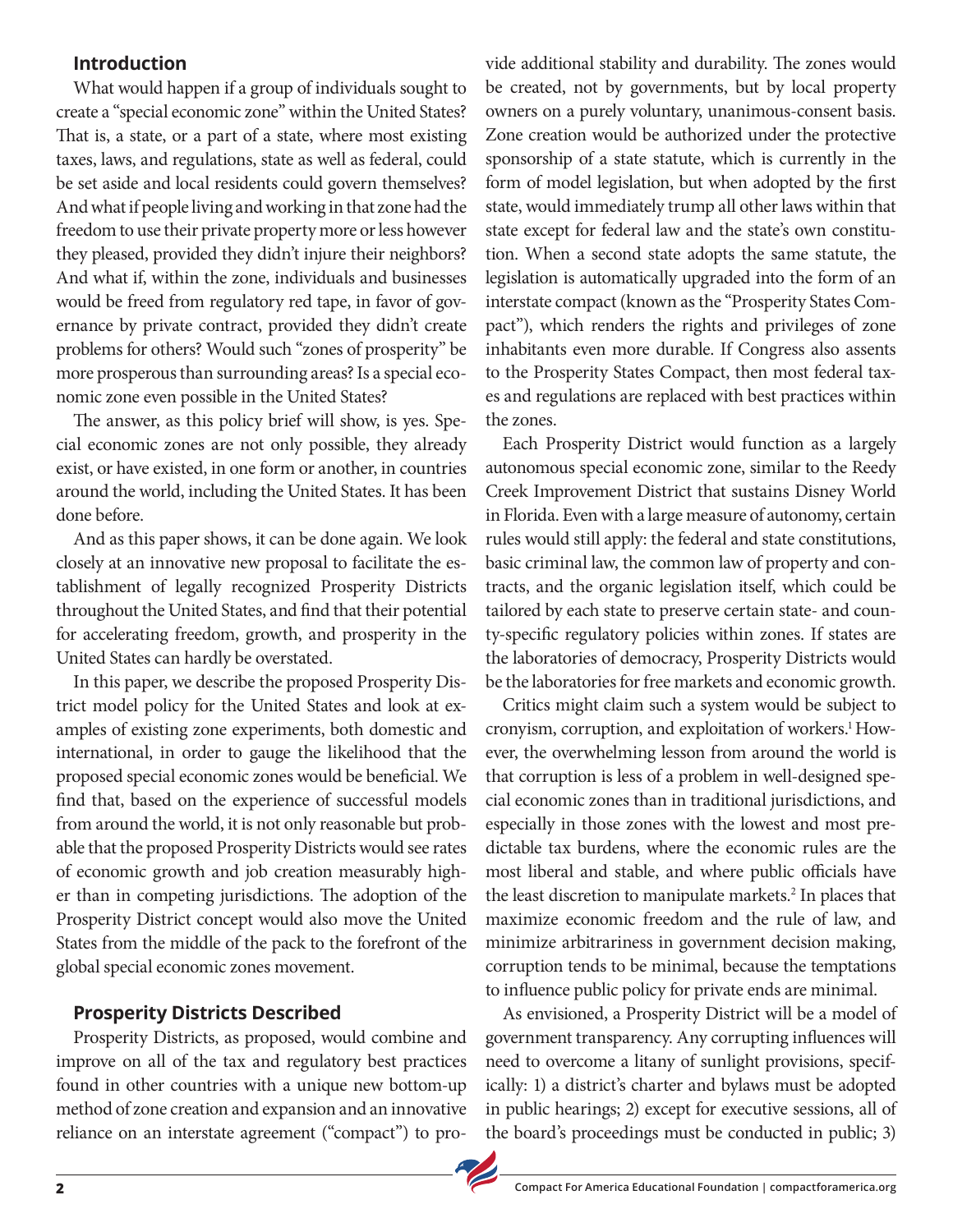all governing instruments, records, and accounts must be made public and open for inspection by any person; 4) all information requests must be answered in a timely and responsive manner; 5) districts must undergo a full independent audit once every two years; 6) service contracts must undergo a performance audit once each year; and 7) all audits must be made public.

As mentioned, this concept has been "done before," albeit in differing forms and to different extents.

From the prosperous and relatively peaceful mining towns of the California Gold Rush to modern economic powerhouses like Singapore and Hong Kong, wherever government has been properly limited, free markets, peace, and prosperity have naturally followed. The current Prosperity States Compact proposal builds on these past and present successes by offering a vision of government without power to tax, regulate, or confiscate, but which instead relies on voluntary private agreements and com-

nia during the gold rush, but despite their isolation from a sovereign, these areas operated as ancestral Prosperity Districts. Property rights and contracts acted as organic regulation, both protecting new wealth and the health and safety of the miners. During this era, "Ownership remained the salient concept. There was indeed a whole set of vesting rights, and imposing obligations that was not limited to a command … from the 'sovereign' backed by threats of force."6 Contrary to modern perceptions, the lack of government did not generate a lawless land filled with criminals.

The gold fields established order through mining camps, trial-by-jury, and majoritarian rule.<sup>7</sup> Like the Prosperity District concept, these early zones of freedom started essentially tabula rasa; outside government control was largely non-existent and there was no formal tax or regulatory regime. California didn't become a state until 1850, two years after Mexico ceded the territory to the United

Special economic zones are not only possible, they already exist, or have existed, in one form or another, in countries around the world, including the United States. It has been done before.

mon law to protect the life and liberty of everyone in the community.

#### **Special Economic Zones in the U.S.**

#### *The 1849 California Gold Rush*

There is a definite conception in the public consciousness that the "Old West" was a lawless land filled with thieves, murderers, and crooks. However, the absence of government does not necessarily mean the absence of regulation. To the contrary, markets can sometimes heavily regulate themselves and their outliers. Today, for example, private regulators exist to determine "kosher standards."3 During the California Gold Rush, mining camps created majoritarian rule, contract and property rights, and even sick leave requirements without federal or state involvement.<sup>4</sup>

As a contemporary observer recalled, "There was no constitutional authority in the country, and neither judge nor officer within five hundred miles."5 This describes many of the mining towns scattered throughout CaliforStates.<sup>8</sup> During the interim, most of the area functioned like a nascent Prosperity District.

Beyond threshold government institutions like juries and majoritarian rule, mining camps often imposed modern regulation, such as leave and sick policies for workers. As commentators have noted, "[T]he custom of providing for an injured miner is regarded as a low-cost method of purchasing insurance against illness or injury."9 Caring for or protecting the claim of one injured miner could be of benefit if you were subject to illness later. This sick leave policy extended to caring for family members who were ill. According to a provision of the Siskiyou County mining district, a northern California county, "No person's claim shall be jumpable on Little Humbug while he is sick or in any other way disabled from labor, or while he is absent from his claim attending upon sick friends."10 Obviously, this policy was hardly in the vein of crude, "survival of the fittest" anarcho-capitalism. To the contrary, the miners perceived it as fair, and it became part of the culture organically.

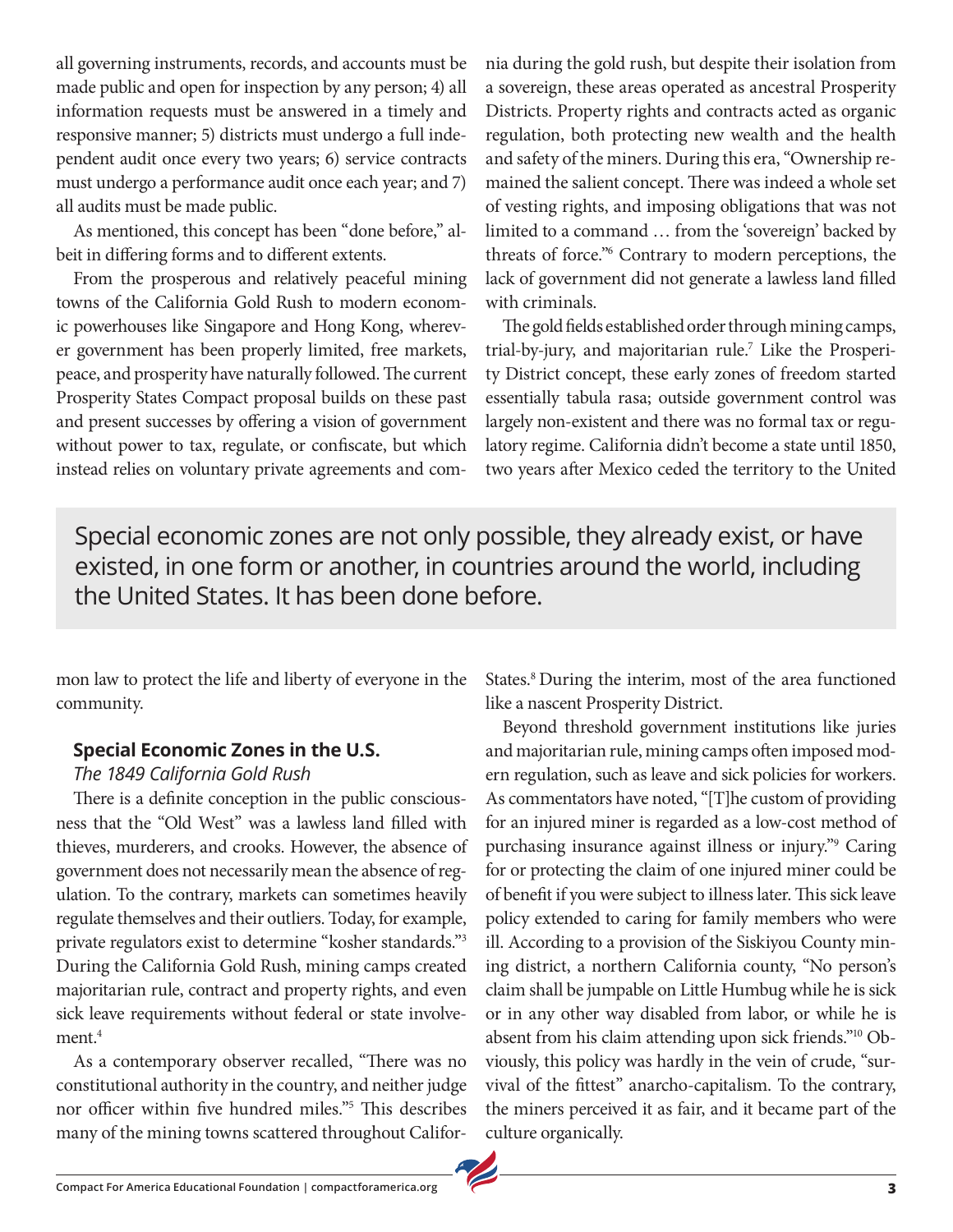Protection of property and contract, and of course an abundance of gold, helped to shape the early civilizations in California, largely without outside government control. As historian W. Eugene Holland notes, "[T]he Western frontier was a far more civilized, more peaceful, and a safer place than American society is today."11 This changed somewhat with statehood, as new, more discriminatory regulations took hold. In 1850, the state of California passed taxes and restrictions on foreign miners, largely directed at Hispanics and Chinese.<sup>12</sup> This included a \$20 tax per non-citizen working in the mines. Indeed, as more formal and outside influences came to the mining towns, regulation and control increased. One Californian remarked, "We needed no law until the lawyers came."<sup>13</sup>

These early mining towns didn't organize themselves formally as special economic zones, but they largely operated like them, free from onerous regulation or taxes. Yet, despite this extreme form of limited government, miners managed to organize basic laws and preserve order. Government was minimal, but there were still protections for the minority and a sense of fairness. These early prosperity zones were fleeting, but they serve an example of the benefits of freedom without the burden of too much government.

#### *Jack Kemp's Enterprise Zones*

After the mid-nineteenth century, the idea that certain specially designated areas or districts should enjoy the economic benefits of a low tax and regulatory environment was not prominent in American public policy debates, although, as we shall see, it was not forgotten. In the 1970s, Congressman Jack Kemp popularized the idea of "Enterprise Zones" (EZs) for the United States and thus inspired a generation of American urban-renewal activists. Enterprise Zones were tried in a half-hearted way in the 1990s and early 2000s. The experiments did not prove a success, in large part because the original concept was significantly watered down. Not as free as the proposed Prosperity Districts, U.S. enterprise zone experiments to date have imposed more regulations on entrants than they've removed. And yet the essence of the idea—reduced government involvement in defined geographic areas—remains popular.

Over the past century, the EZ concept has been tried in one form or another at the state, county, and federal levels. Some of the first recorded enterprise zones, or areas **Jack Kemp's Enteprise Zones have not really failed, they have never been tried.** The Prosperity States Compact gives us a chance to realize Kemp's vision even more powerfully.

of reduced taxation and regulation, occurred in the Deep South during the 1920s. Seeking to rebuild their manufacturing base, local governments offered tax and regulatory incentives to mills or textile factories. In 1925, South Carolina offered tax incentives to manufacturing facilities with less than \$100,000 in capital (\$1.3 million in today's dollars). All facilities within the zone were "exempt from all county taxes, except for school purposes, for the five (5) years from the time of their establishment."<sup>14</sup> Other states in the south followed this path, including Alabama,<sup>15</sup> Arkansas (which amended its constitution),<sup>16</sup> and Georgia,<sup>17</sup> providing large tax exemptions for cotton mills and other manufacturing facilities. There is limited evidence these concepts yielded significant economic benefits.

By contrast, the proposed Prosperity District concept would not target politically preferred facilities, but all economic activity; and the tax and regulatory relief would be nearly complete, as opposed to simple marginal reductions.

By the 1960s, the zone concept had taken the national stage, as an anti-poverty strategy, under the patronage of U.S. Senator Robert Kennedy of New York. In 1967, Kennedy introduced the Urban Employment Opportunities Development Act. During its introduction, he noted, "[T] he specific purpose of the bill is to stimulate investment the creation of new jobs and income—in poverty areas."18 However, the legislation was littered with special carveouts. For example, the definition of a qualified business was exceptionally narrow. To qualify, a business had to be an "industrial or commercial enterprise" and employ at least 50 people on a full-time basis.<sup>19</sup> Retail stores were not included in the definition, nor were businesses relocating from other jurisdictions. Despite bipartisan support, the measure did not became law.

One of the key flaws of Kennedy's bill was its preference for large, established businesses over small enterprises and

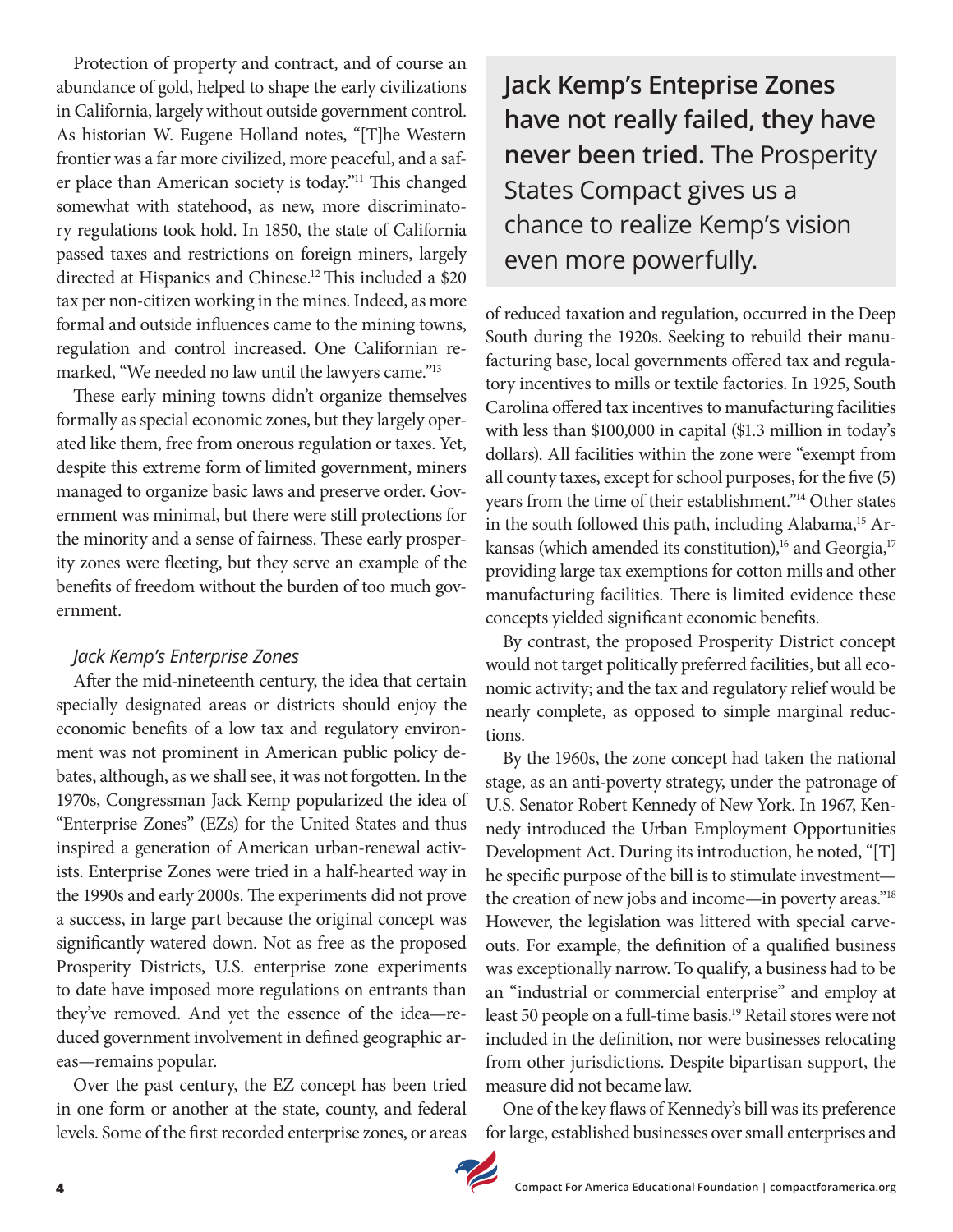startups. In effect, the bill would have tilted the playing field against new entrants and healthy economic competition. Recognizing this problem, Congressman Kemp in 1980 introduced a bill establishing his own version of an "Enterprise Zone,"20 which, like a Prosperity District, would leave the economic playing field level and wide open.

The first step in the creation of an Enterprise Zone would be an agreement with a local government.

Unfortunately, because this local application would then have to be submitted to the Secretary of Commerce of the United States, Kemp's approach invited an initial federal involvement, with the attendant risk of top-down conditions and restrictions—problems the Prosperity District concept seeks to avoid.21 To be approved, an Enterprise Zone had to meet certain criteria: 1) at least 4,000 residents, 2) a contiguous boundary, and 3) a threshold amount of high unemployment.<sup>22</sup> The third requirement contained several caveats. An area could not qualify unless at least 30 percent of families lived below poverty or

employees reside in the zone.<sup>25</sup> These specific rules, even for a "liberty-minded" bill, as Kemp's clearly was, stand in stark contrast to the deep federalism and sweeping free-enterprise aspects of the proposed Prosperity Districts.

Kemp's bill never made it into law, although President Clinton and Democrats in Congress adopted a version of it, with far more special interest carve-outs. For example, instead of one kind of zone with a uniform set of rules, the Clinton version included empowerment zones, enterprise communities, and renewal communities.<sup>26</sup> It also included a byzantine litany of special tax, regulatory, and eligibility rules that did a great deal to mute the ultimate impact of the legislation. Clintonian EZs have not unfairly been described as a "weak imitation" of the original Kempian vision.27

Enterprise Zones have never really failed in the United States, because they have not really been tried. Given the limited rollout from the 1993 legislation, the Government Accountability Office (GAO) observed that "data

Despite Disney World's governance structure and immunity from many state laws, the park operates as a safe and prosperous economic zone, benefiting tourists and the surrounding jurisdictions.

recent unemployment was at least three times the national average.23 These standards limited the scope of Enterprise Zones to only the most economically disadvantaged areas.

If approved, the locality would then have to provide some degree of regulatory and tax relief, namely a permanent 20 percent reduction in the effective property tax rate. Since the bill provided federal incentives to reduce social security payroll taxes (including a 90 percent reduction for workers under 21 and a 50 percent cut for older workers) for employers and employees, Congressman Kemp wanted to ensure lower local taxes as well.<sup>24</sup> In addition to lower payroll taxes, the bill provided for lower capital gains and corporate taxes, but there were specific conditions. For a business to qualify for the reduction, it 1) had to be actively engaged in a trade or business, 2) had to employ 50 percent of "eligible" employees (workers performing most of their work with the employer), and 3) had to have 50 percent of its

limitations" make it difficult to discern the economic effects of the areas.<sup>28</sup> Although the spirit is the same, Prosperity Districts offer a clean slate for areas seeking tax and regulatory freedom—the vision of Congressman Kemp without the federal involvement and top-down micromanagement.

#### *The Magic Kingdom District*

Disney World offers another real-world example of a Prosperity District in action. When Walt Disney was looking for possible locations for an East Coast version of the company's theme park, he scouted out several locations, but it was the tax and regulatory incentives offered by Orlando, and two counties, that cinched the deal and thereby helped to generate thousands of jobs and millions of dollars in annual economic benefits for the area.<sup>29</sup>

To make the proposed Disney World theme park possible, state and county officials created a special district, not unlike what is envisioned in the Prosperity States Com-

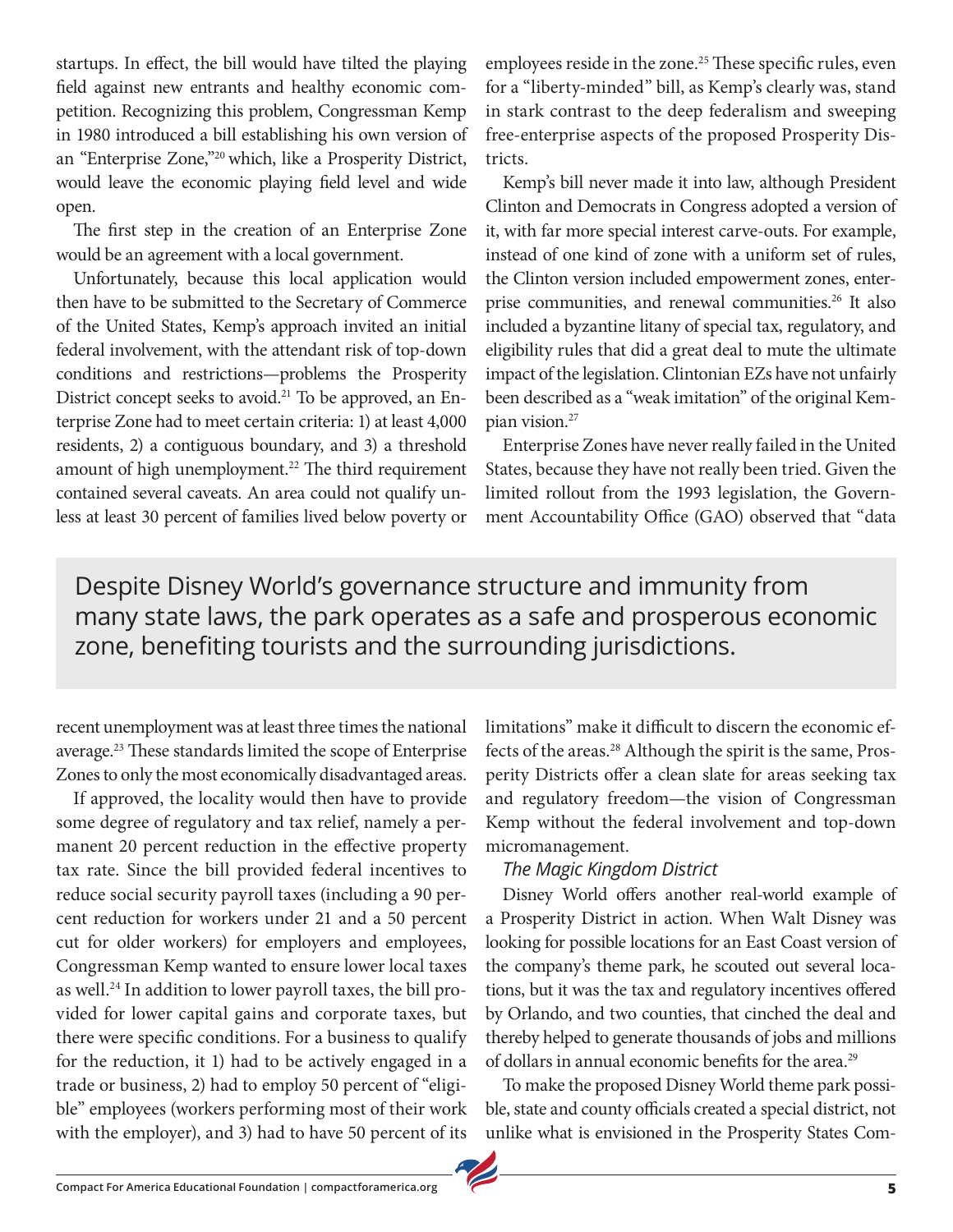| <b>Location</b>            | <b>Autonomy</b> | <b>Regulation</b> | <b>Fiscal Policy</b> | <b>Overall</b> |
|----------------------------|-----------------|-------------------|----------------------|----------------|
| <b>UK Enterprise Zones</b> | 3               | っ                 |                      |                |
| <b>UAE</b>                 |                 |                   |                      |                |
| Singapore                  |                 | $\mathcal{P}$     |                      | 1.3            |
| <b>Hong Kong</b>           |                 |                   |                      | 1.3            |
| Estonia                    |                 |                   |                      |                |
| Monaco                     |                 | $\mathfrak{D}$    |                      | 1.3            |
| <b>Honduran ZEDEs</b>      |                 | $\mathcal{P}$     | $\mathfrak{D}$       | $\mathfrak{D}$ |
| <b>Disney World</b>        | 3               | 3                 | ς                    | ς              |

Generally, individuals and corporations pay no direct tax in Monaco. However, companies that have more than one-quarter of their "turnover" outside of the city must pay a tax of 33.3 percent on profits. French residents in the city are subject to French tax rates. For more information, see: Tax system: Monaco Monte-Carlo. Retrieved September 09, 2016, from http://www.monte-carlo.mc/en/business-congress/tax-system/.

pact model, named the Reedy Creek Improvement District.30 The degree of freedom and local control ceded to the company was unprecedented. Reedy Creek was largely an autonomous political district, immune from many land use, fire, and waste treatment regulations.<sup>31</sup> Local government also offered tax incentives, mainly through a 40 percent sales tax reduction.32

The Reedy Creek Improvement District did not devolve into anarchy. Just the opposite. Disney World was extremely well governed from the start, and today draws more than 20 million visitors annually, generating hundreds of millions of dollars in economic benefits, without significant negative impacts on neighboring jurisdictions<sup>33</sup> It remains Orange County's largest taxpayer.<sup>34</sup> When the district was created, it was exempted from many local regulations, but was hardly without law and order. For example, "It created its own building code that included features, such as smoke monitors, alarms, and fire sprinklers, that were lacking in most municipal codes."35 In several other instances, Disney World went above and beyond what was required locally. In short, the district governed itself.

Contrary to popular opinion, government is not the sole arbiter of regulation. Markets self-regulate and often go beyond what is required by federal and state law. For example, in response to the 2009 crash of an Air France A330, Delta Airlines went beyond federal training requirement and flight simulators to prepare pilots for midair stalls.36

Despite Disney World's governance structure and immunity from many state laws, the park operates as a safe and prosperous economic zone, benefiting tourists and the surrounding jurisdictions. There have certainly been critics of the tax and regulatory benefits offered to Disney and some of externalities that did result (such as unexpected traffic congestion), but would state and local officials have declined to offer these incentives if the park located somewhere else on the East Coast? The success of Disney World, creating an autonomous and immensely prosperous city within existing jurisdictions, offers real-world proof that the Prosperity States Compact can work.

#### *Regulatory Moratoria*

Frequently, incoming governors and presidential administrations will choose to impose a moratorium on new regulations. The length and scope of these moratoria vary, but they tend to act as quasi-prosperity districts. Legacy regulations remain, and there are attempts at reform, but new measures are stayed. At first blush, a temporary delay might not appear to be enough to stimulate economic growth, but recent research reveals states that enact moratoria generate significant benefits.

Even President Obama, no fan of deregulation, imposed an effective stop on new regulations for almost a month, at the start of his term in 2009. His then-Chief of Staff Rahm Emanuel requested all agencies to refrain from publishing new regulations until the administration's new appointees had an opportunity to review them.<sup>37</sup> Emanuel also asked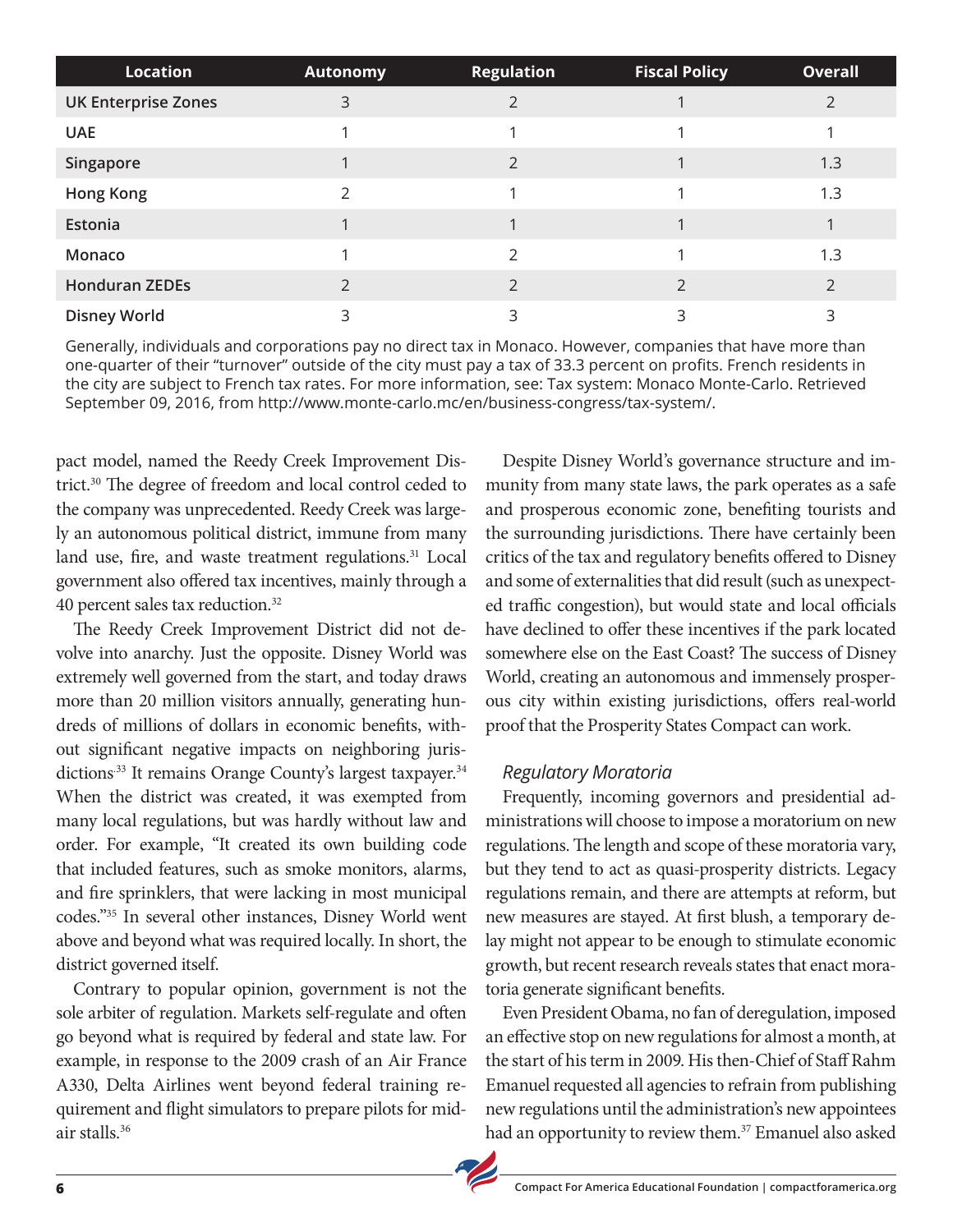agencies to pull back any regulations that had been submitted for formal publication and consider extending the effective date of rules that had been published. The result of this soft moratorium was that the new administration didn't approve a major regulation for almost two months. It then proceeded to pass five significant regulations during the next twenty days.

State governments have implemented more expansive moratoria in the past, generating positive results. Research from the American Action Forum found ten states implementing moratoria in the past ten years. These stops on new rules varied in length, but the longer the moratoria, the greater the economic benefits. The average state implementing a moratorium gained more than 15,600 jobs and created 2,800 new small businesses.<sup>38</sup> In addition, these policies increased total wages by more than \$129 million per quarter.39

sand dollars of income as a standard or personal deduction. An example of a federal-level tax exemption is the Internet Tax Freedom Act, which prohibits federal, state, and local governments from imposing an internet-only tax, internet-access tax, bit tax, bandwidth tax, or email  $\text{tax.}^{40}$ 

At the state and local levels in the United States, tax breaks are sometimes defined in terms of time rather than space. For example, some U.S. states sponsor special or annual sales tax holidays, which are usually limited to such popular necessities as clothing and school supplies.<sup>41</sup> While tax holidays mostly affect the timing of sales, rather than the volume, governments tend to view them, rightly or wrongly, as tax cuts that stimulate the local economy.

Some state and local governments temporarily relax tax collections during economic downturns, when taxpayers face cash-flow challenges. Typically, the legislature will re-

**State governments have implemented more expansive moratoria in the past, generating positive results.** Research from the American Action Forum found ten states implementing moratoria in the past ten years. These stops on new rules varied in length, but the longer the moratoria, the greater the economic benefits.

Regulatory moratoria have operated successfully from an economic perspective, but consider the scope. They were limited to new regulations, allowing the regulatory accumulation from decades of old rules to persist. A Prosperity District, by contrast, will start with the absolute minimum level of regulation, the law of common law contract and property, with strict standards for adding new rules. If the benefits of limited regulatory moratoria sound promising, Prosperity Districts should deliver even greater levels of economic growth.

#### *Tax Moratoria*

In the United States, tax exemptions based on non-geographic factors are common at all levels. Most governments in the United States completely exempt certain items or activities from taxation. For example, state and local sales taxes almost invariably exempt certain items of food and medicine from tax. Likewise, federal and virtually all state income tax systems exempt the first few thouduce interest and penalties for late payment, permit payment in easy installments, and temporarily suspend tax liens. But economic benefits are minimal, because taxes are postponed rather than forgiven.

Among mainstream economists, permanent tax exemptions, and especially permanent tax rate reductions, are generally regarded as more effective than temporary holidays or tax-collection moratoria. In Prosperity Districts, tax rates will be permanently minimal.

#### **Special Economic Zones Abroad**

The following chart is an overview of Special Economic Zones and Zone-like smaller countries internationally, including the domestic example of Disney World. It ranks these jurisdictions on a scale of 1 to 3. In the autonomy column, a score of 1 is nation-level autonomy—the highest possible degree of policy autonomy. In the regulation column, a score of 1 is the most pro-growth, economic liberty respecting regulatory policy. And in the fiscal col-

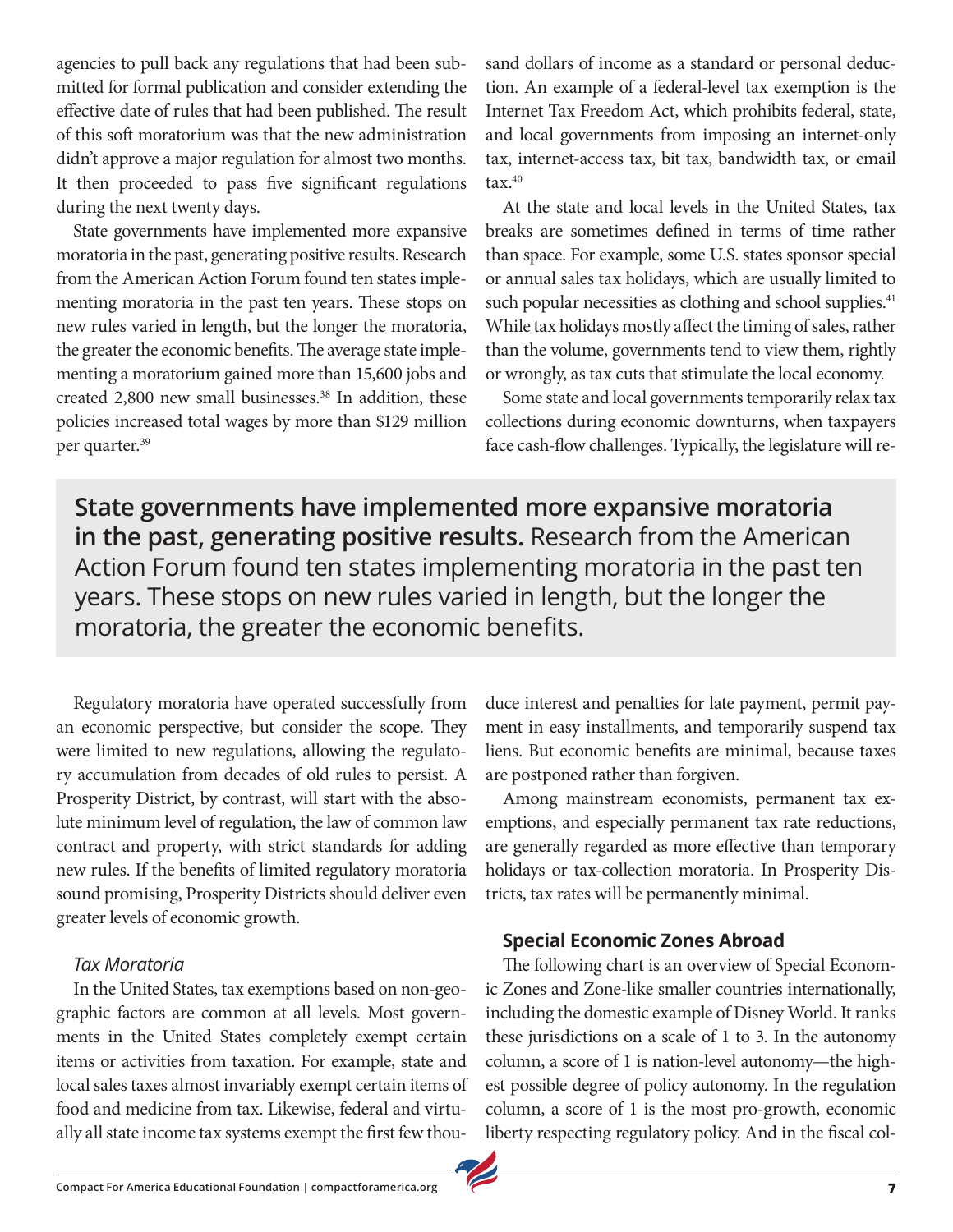

**U.K. Enterprise Zones secured £2 billion in new investment between 1981 and 1984** and had job and business growth of 11 percent between 2012 and 2015.

umn, a score of 1 is the most pro-growth, least distortive fiscal policy. It should be observed that very little substantive regulatory policy defines the baseline framework of the Reedy Creek Improvement District (Disney World) and the Honduran ZEDEs; in both legal frameworks, the governing body of the zone decides much of applicable substantive policy. Given its level of autonomy, in the right hands, Honduran ZEDEs could score as high as Estonia on regulatory policy.

#### *U.K. Enterprise Zones*

Great Britain began to experiment with an enterprise-zones like concept in the 1970s.<sup>42</sup> The architect of the concept, Peter Hall, believed "fairly shameless free enterprise" could aid underdeveloped or abandoned neighborhoods.43 Then Chancellor of the Exchequer Geoffrey Howe, who oversaw the program, aimed to remove as many government controls as necessary: wage

and price controls, property taxes, zoning, and rental controls.44 This enterprise zone was to be an area nearly untouched by burdensome government regulation and taxation.

In addition to property tax relief, early British enterprise zones were exempt from corporate income taxes.<sup>45</sup> They were scheduled to operate for ten years, subject to renewal. In a testament to the British model, Enterprise Zones continue today, albeit with more government involvement.<sup>46</sup> Based on the latest data, there are 45 operating zones in Great Britain.47

Unsurprisingly, there are significant economic benefits from these areas. From April of 2012 to December of 2015, job growth increased by 11 percent; the number of businesses grew by 11 percent and private sector investment grew by £226 million.<sup>48</sup> Finally, in a survey of the earliest Enterprise Zones, a report found 58,000 new jobs were created between 1981 and 1984 and more than £2 billion was invested.<sup>49</sup>

If critics had doubts about Congressman Kemp's Enterprise Zones and thought the Clinton-era iteration was uninspiring, there is a wealth of data from Great Britain that supports the Prosperity District concept in the United States. The success of Great Britain can be replicated here.

#### *Singapore*

After World War II, Singapore could generously be described as poor nation, far from the status as a developing country. In 1960, Singapore had a per capita Gross Domestic Product (GDP) of just \$2,500 (2005 dollars).<sup>50</sup> Thanks to a series of economic, political, and regulatory reforms, it now boasts a GDP per capita of roughly \$55,000 and is considered a "high income" country by the World Bank.<sup>51</sup>

How did a nation generate an almost exponential increase in living standards in a just a few generations? The government largely left the economic development of the country to markets. According to the World Bank, Singapore has the highest "Doing Business" rank in 2016, unchanged from its title in 2015.<sup>52</sup> It ranks number one in "Dealing with Construction Permits," "Protecting Investors," and "Enforcing Contracts."53 With few capital requirements, starting a business in the country takes as little as three days; there is no minimum wage and the effective tariff rate is zero percent.<sup>54</sup> For example, here's how the World Bank demonstrates the ease of starting a business: 1) register online to file the incorporate and tax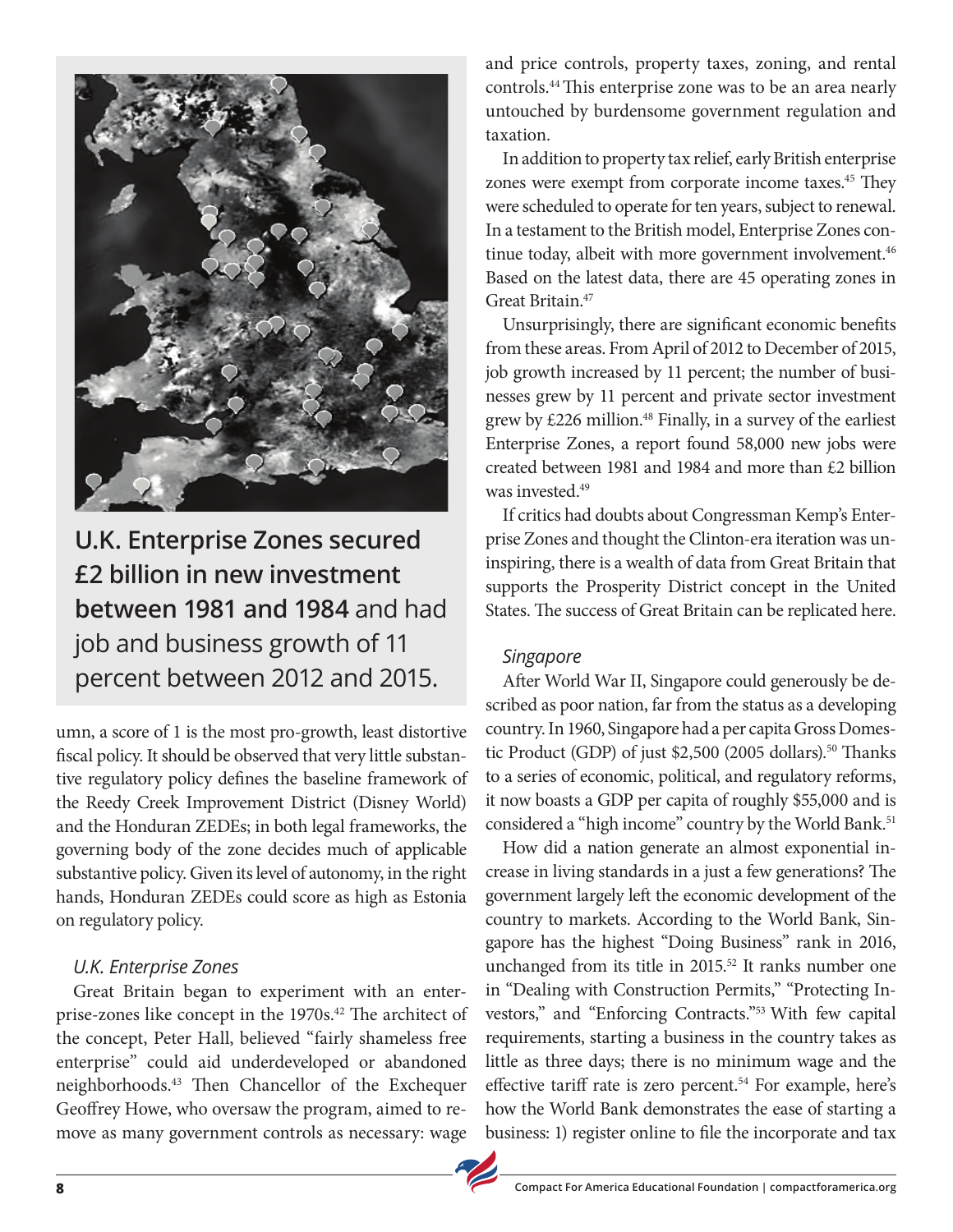## **Hong Kong's GDP per capita** increased from \$4,700 in 1960 to \$40,000 today in constant dollars.

number, 2) make a company seal, and 3) sign up for "Employee Compensation Insurance."55 This process typically costs less than \$300.56

The tax environment is even more promising from a growth and prosperity perspective. The top individual tax rate is just 22 percent and the corporate rate rises to only 17 percent.<sup>57</sup> Contrast this to the U.S. top corporate rate, 35 percent, which is among the world's highest.<sup>58</sup> In Singapore, lower fiscal and regulatory pressures have created almost unparalleled prosperity. During the past five years, its unemployment rate has never eclipsed 2.1 percent.59

By today's standard of government influence, Singapore is a modern "Prosperity City," but it is still only an exemplar for the possibilities of Prosperity Districts in the U.S. There are still state-owned monopolies in the country, large government ownership of land, forms of wage and price controls, and notable levels of taxation. However, the dramatic economic success of Singapore, with its relatively low tax and regulatory environments, provides yet another real-world example of the promise of the Prosperity District model.

#### *Hong Kong*

Widely regarded as the freest economy in the world, Hong Kong functions like a countrywide special economic zone, one that is especially favorable to foreign investment. As the Heritage Foundation, which ranks the Chinese province as the number one country on its index of economic freedom, reports: Hong Kong has a 0 percent average tariff rate. The country remains one of the most open economies in the world for international trade and investment. There is no general screening of foreign investment, and in most cases, foreign investors can maintain 100 percent ownership.<sup>60</sup>

A recent analysis reports: Hong Kong's government has long supported the predominance of the private sector and has virtually no restrictions on capital, labor or enterprise. There are no official restrictions on foreign ownership, and a company can be started by almost anyone in a matter of days by paying a small registration fee to the Company Registry. There are also no specific incentives like tax concessions to attract foreign investors and the government does not own or subsidize any industries.<sup>61</sup>

Like Singapore, Hong Kong has benefitted from a tax and regulatory structure that eschews heavy government involvement. Both states generate a large portion of their revenue through land value taxes, that is, taxes on the value of land without regard to the value of any buildings or other improvements thereon. In fact, the government of Hong Kong owns all of the land in the city and is able to generate revenue by effectively leasing out this land. This is perhaps not the hallmark of a limited government, but it's hard to argue with the results. Fundamental economic reforms have helped to transform an area with a GDP of \$4,700 per capita in 1960 to one with \$40,000 today.62

The city's explosion in prosperity was brought about in part through friendly regulatory and tax policies. For example, Hong Kong is consistently ranked as a top country for ease of doing business and for economic freedom.<sup>63</sup> It currently ranks first in the latter index and boasts a low income tax rate of 15 percent with a corporate rate of 16.5 percent.<sup>64</sup> Starting a business requires a simply choosing a company name and enrollment with "Employee's Compensation Insurance;" the cost for this two-step process is roughly \$500.<sup>65</sup> By contrast, the U.S. process comprises six steps, that costs 50 percent more ,and takes more than twice the amount of time.<sup>66</sup> In terms of economic performance, the city's unemployment rate has not eclipsed 3.8 percent during the past five years and has not exceeded 6 percent in a decade.67

As the economy has changed over the years, the government has evolved as well, deregulating industries across the board. From the deregulation of public transportation to modernization of the telecommunication industry, the city has often opted for reduced government involvement.68 For example, in the 1990s the telecommunications industry transformed from a monopoly to four competitors and when the international airport opened, two firms competed for cargo services and three for ramp handling.<sup>69</sup>

In a sense, the economic growth of both Singapore and Hong Kong is a testament to their joint commitment to free trade and market liberalization. Both established free trade regimes by linking their currency to international

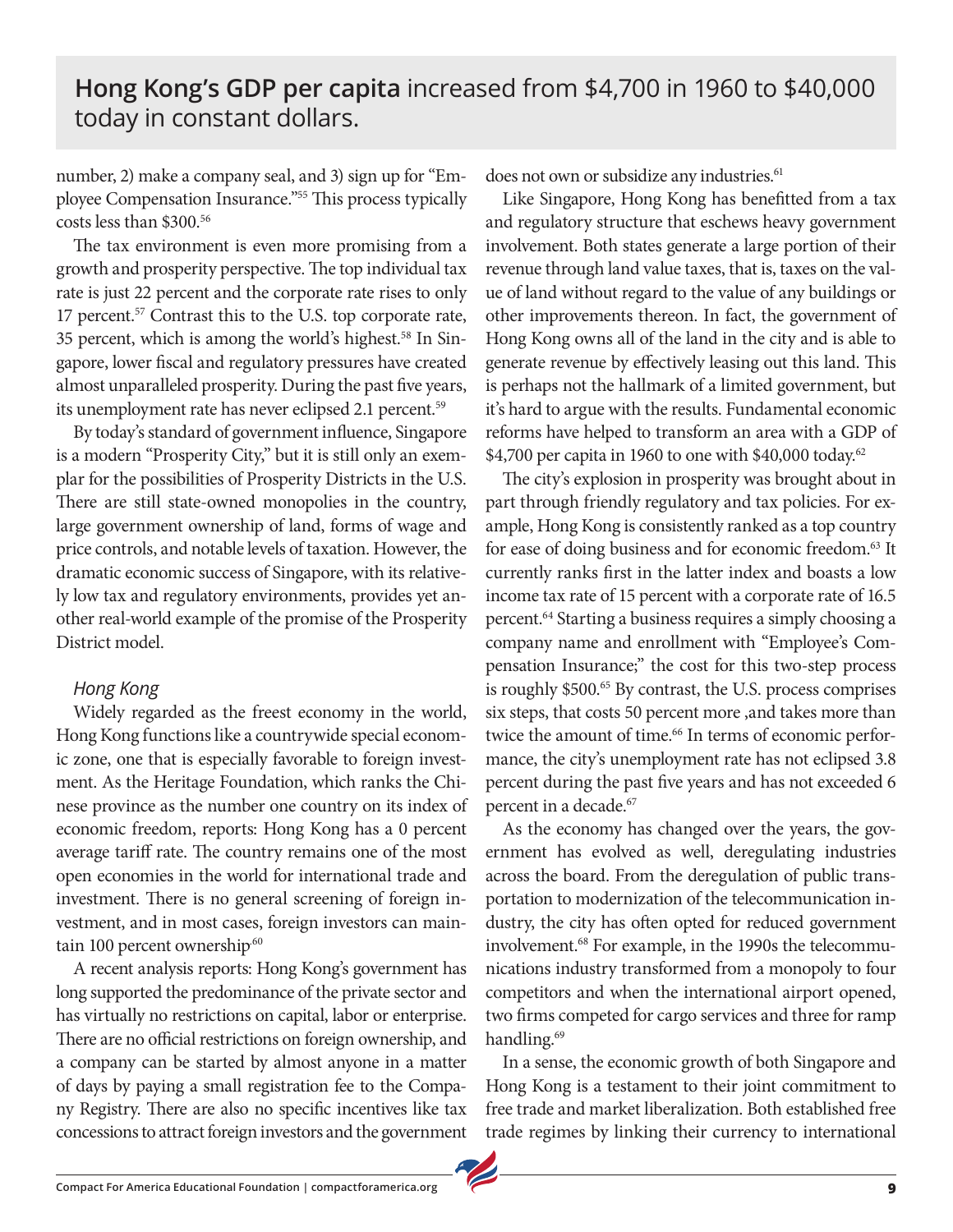|                            |      |      | <b>Estonia GDP Per Capita Growth (EU=100)</b> |                |      |           |
|----------------------------|------|------|-----------------------------------------------|----------------|------|-----------|
|                            | 1998 | 2000 | 2007                                          | 2008           | 2009 | 1998-2009 |
| Estonian GDP<br>Per Capita | 42   | 45   | 69                                            | 6 <sub>1</sub> | 62   | $+20$     |

prices, and both made credit available internationally, although they did not subsidize it directly.70 Despite some dire predictions about market liberalization, relaxed regulatory environments, and low taxation, both Asian economies have prospered, offering ample evidence to support the Prosperity District concept.

#### *Estonia*

After the fall of the Soviet Union in 1991, Estonia was largely left with a blank slate. Generally, it had to establish its own tax and regulatory regime. It began by largely casting off communist rule to create a free-market state in Eastern Europe. It established bilateral trade agreements with other nations, joined the United Nations, and the World Trade Organization.

In the wake of its bold post-communist reforms, Estonia has become what amounts to a countrywide special economic zone. Having removed most restrictions on foreign direct investment, it is now one of the leading countries in eastern and central Europe in foreign direct investment per capita. Foreign investors enjoy the same rights as domestic ones, and the investment environment is attractive and conducive to the free flow of capital.<sup>71</sup> Estonia has a territorial tax system that exempts 100 percent of foreign profits.72

As one reviewer summarizes: As with other smallscale open economies, Estonia requires a constant flow of foreign investment in order to maintain its economic expansion. … FDI [foreign direct investment] represents nearly 80% of the country's GDP. This high level of foreign investment—facilitated by the country's very pro-business legislative framework and, more broadly, by the business-friendly attitude of Estonian society—is the expression of the country's perfect integration into the northern circuit of production, in which the Estonian subsidiaries often function as outsourcing sites for Scandinavian parent companies. The country is … an attractive location for investment in the Baltic region (one of the fastest growing European markets in recent years), with a strong economy.<sup>73</sup>

The country largely demonstrated its commitment to limited government by establishing low tax rates: a 20 percent limit for both individuals and corporations.<sup>74</sup> Estonia ranks ninth in the world on the Wall Street Journal's Index of Economic Freedom, ahead of the United Kingdom and the United States.75 According to the World Bank, Estonia ranks 16th in the world on its Ease of Doing business rank (11th in enforcing contracts), sandwiched between Germany and Ireland.<sup>76</sup> Starting a business takes roughly three days, after registration, a \$162 fee, and ensuring compliance with the VAT and the Estonian Health Insurance Fund. One can start a business in less than half the time it takes in other high income OECD countries.77

As the Tax Foundation notes: Estonia is one of three OECD countries to correctly define their property tax base by only taxing the value of land. This is important because many countries tax both the value of land and any buildings or structures built on top of [it]. This, in effect, becomes a tax on capital; if a business builds any new structures or buildings, it will result in a higher property tax bill. Instead, Estonia's tax system is neutral between land holding and development.<sup>78</sup>

This freedom-centric approach to governing has resulted in incredible prosperity growth for the nation. The chart above depicts Estonia's rapid emergence from recovering Soviet territory to modern industrialized country in less than a generation.79

The nation experienced a bit of dip during the global recession, but it fared as well as its Baltic neighbors.<sup>80</sup> Part of this incredible growth is driven by what has been described as a "virtual absence of regulatory barriers."81 Tariffs in the nation are low to non-existent, and as a testament to its regulatory apparatus, only 4 percent of businesses consider the regulatory environment to be a hindrance to competition.<sup>82</sup>

How did it achieve this degree of freedom and openness? At 1.3 million people, Estonia is not a stereotypical special economic zone, but it does share many of the characteristics of these start-up, limited government ju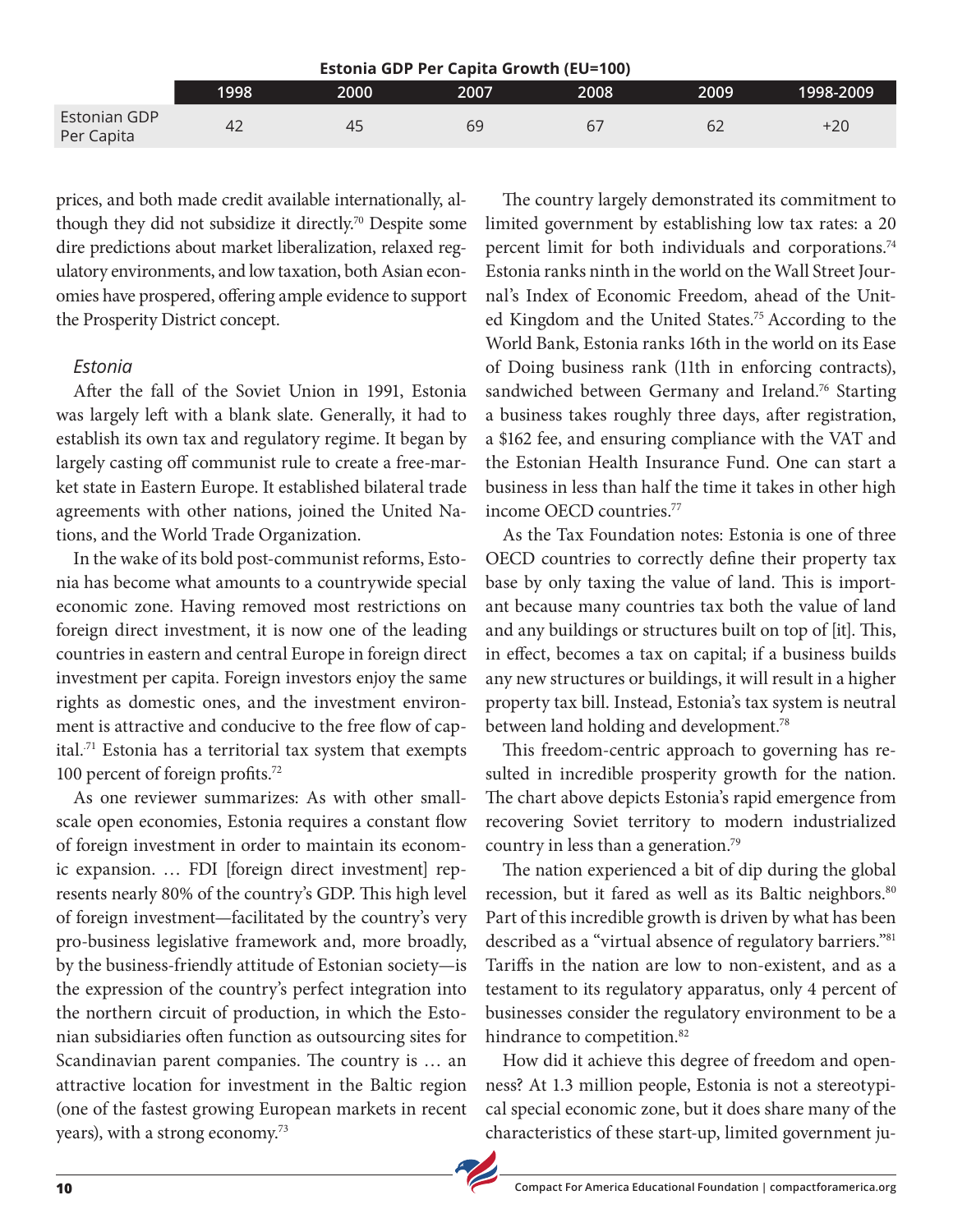risdictions. For example, it chose to limit its regulatory growth and has a modern and effective regulatory management structure. Estonia has a "Legislative Quality Division" that provides oversight and ensures transparency thorough ex ante Regulatory Impact Analyses.<sup>83</sup> In addition, Estonia allows robust public comment on pending regulations through an online portal.<sup>84</sup> The nation also has a system in place to conduct ex post analyses of legislation and regulation, although it has been slow to implement these reviews. According to an OECD review, Estonia's bests other comparable industrialized countries with the breadth of regulatory review.<sup>85</sup>

In sum, Estonia is a nation-state with 1.3 million people that lived under the Soviet Union for decades. When it broke free from Soviet rule, it had to craft its own economic future. By choosing a limited tax and regulatory environment, it created incredible prosperity and a framework for even more growth in the future.

In contrast to Estonia, Monaco is a city-state with just

*Monaco* 

on OECD, World Bank, or Wall Street Journal ranking profiles.

From a regulatory perspective, there are generally no restrictions on non-residents or immigrants entering the city and buying property or investing. Monaco is not a full member of the European Union, but it does share many of the regulatory customs of France.<sup>89</sup> It is not covered by the World Bank. Notably, it does appear to impose restrictions on the establishment and operation of a business in the city. Changing the terms of a business, for example, requires explicit approval.

In sum, Monaco offers several parallels to the Prosperity District model—its small size, complete absence of taxation, and generally favorable regulatory environment—but it is unclear whether it is truly comparable, due to a dearth of information on its regulatory procedure and whether it actively engages in retrospective regulatory review.

#### *Honduras ZEDEs*

The preceding examples were largely all outgrowths

With a GDP per capita of just \$4,900, about 17 times less than Singapore, it is no surprise Honduras has sought innovative new approaches to reduce poverty and improve upward mobility.

37,000 people, yet its commitment to economic freedom is just as strong. For an idea of scale, Monaco is less than one square mile, the necessary size of a Prosperity District in the proposed model legislation. Although economic freedom is almost unrivaled in the world, the city is governed by a monarch, Prince Albert II, as head of state. He and the National Council wield legislative power.86 Thus, it's difficult to draw direct comparisons between Monaco and the Prosperity District model.

However, as the city boasts, there is a "total absence of direct taxation."87 That equates to zero percent corporate and individual rates. However, there are exceptions. French residents are taxed according to France's punitively high tax rates and if a company derives 25 percent of its "turnover" from outside the city, it is subject to a 33 percent tax on profits.<sup>88</sup> Generally, comparisons to other nation-states is difficult, as the city does not appear of a limited government model in a relatively small geographic area. Although laudable, none of these examples perfectly fit the mold of a prosperity city, despite their incredible economic performance. Honduras, however, appears to be attempting the experiment. The Central American republic has adopted "zonas de employ y desarollo economico" or ZEDEs (zones of employment and economic development). These areas can decide against existing regulatory and tax structures and opt for a structure very similar to the proposed (U.S.) Prosperity District model.<sup>90</sup>

With a GDP per capita of just \$4,900, about 17 times less than Singapore, it is no surprise Honduras has sought innovative new approaches to reduce poverty and improve upward mobility.<sup>91</sup>

The nation has granted its forthcoming ZEDEs a great deal of autonomy coupled with a sweeping mandate to

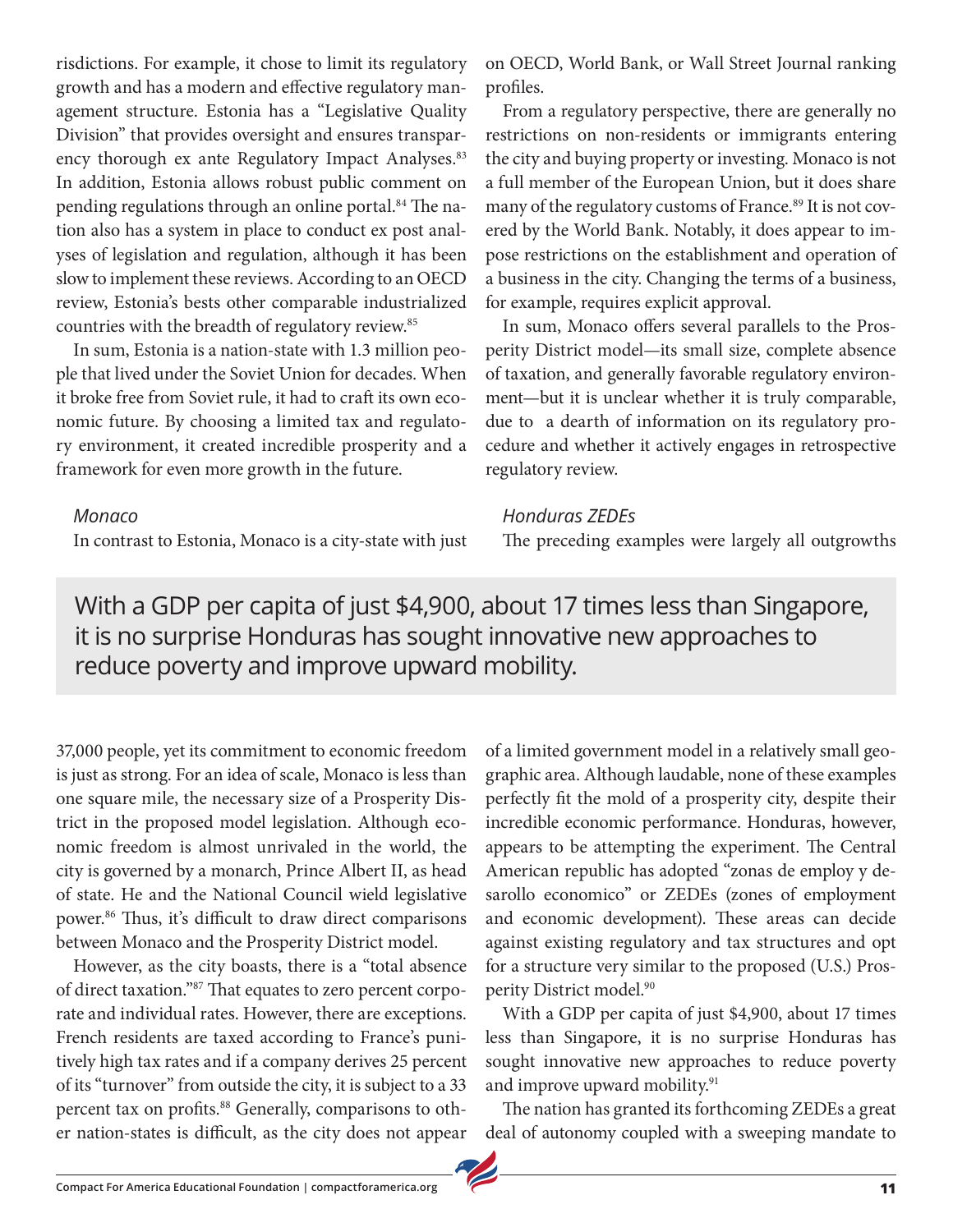"adopt through their domestic legislation the international best practices suitable to attract domestic and international investment."92 Article 3 of the ZEDE organic law declares:

ZEDE enjoy operational and administrative autonomy that includes the functions, powers and duties that the Constitution and laws confer upon municipalities. They shall have autonomous and independent courts with exclusive competence in the ZEDE, which can follow legal systems or traditions from elsewhere [e.g., 'common law or Anglo-Saxon tradition'—Article 14], and which must ensure the constitutional principles of human rights protection.<sup>93</sup>

Article 6 adds: "Any natural or legal person may, without discrimination of any kind, be part of the ZEDE"94 If implemented in the liberal spirit of the organic act, the foregoing guarantees will make Honduras's special economic zones among the world's most favorable to foreign direct investment.

In a ZEDE, individual income taxes must not exceed 12 percent and corporate taxes are limited to 16 percent.95 This is not directly analogous to the Prosperity District model, as direct taxation is prohibited in that model. But it does reflect a preference for low taxes.

Generally, ZEDEs can run their own courts and adopt their own customs, but these areas must operate as a free trade zone and allow competition. As Cato Senior Fellow Richard Rahn, who is an official advisor to these zones notes, ZEDEs will be able to create their own infrastructure, including fire, police, and medical systems.<sup>96</sup> The "free cities" will also allow choice in currency and operate a free regulatory structure that is designed to attract local and foreign investment.<sup>97</sup> There are some statist, but understandable, regulations contained in the ZEDE concept. "It is prohibited to employ less than a ninety percent (90%) of Honduran workers and pay them less than eighty-five percent (85%) of the total wages earned in their respective companies."98 Recall that Senator Kennedy's and Congressman Kemp's Enterprise Zone legislation contained similar elements.

Like the formation of a Prosperity District, incorporating a ZEDE is a straightforward process. According to Honduran officials, there are three broad guidelines:<sup>99</sup>

 $\blacksquare$  The Institute of National Statistics must designate the zone one of "low density," any place with fewer than 35 people per square kilometer (roughly the population density of the United States).<sup>100</sup>

- $\blacksquare$  The Committee for the Adoption of Best Practices will then present a study of feasibility and proof of financial capacity.
- $\blacksquare$  The final stages involve presentation of a master plan, including an appearance before a notary public and formal register. The ZEDE must then begin within one year.

The founders of ZEDEs have said that these areas will not operate as lawless zones, but rather provide structure for markets and individuals to prosper. Discrimination is illegal in "all forms;" there is a special court to address human rights issues and violations of property rights are prohibited.101 Given the country's high murder rate, the protection of property rights and general physical health of citizens is warranted.

The Honduran ZEDE model stands as one of the premier forerunners of the Prosperity States Compact movement. Free from the top-down constraints of U.S.-style Enterprise Cities, ZEDEs are organic areas of freedom that operate largely independent of other governments. While not perfect, they are a promising experiment, heralding unparalleled economic growth while protecting property rights and health.

#### **Best Practices Summarized**

Based on the examples we've reviewed so far, we can begin to define the best practices of the most successful zone experiments around the world. These appear to be: 1) light, predictable taxation, 2) minimal, sensible, and consistently applied regulations, 3) strong protections for private property, 4) fair and speedy dispute resolution, and 5) an open door to foreign direct investment.

Of these five best practices, encouraging foreign direct investment is arguably the most important and certainly the most under-appreciated. Examples of best practices within this category include policies that permit 100 percent foreign ownership of an enterprise, impose no restrictions on foreign direct investment, and allow 100 percent repatriation of capital and profits. In non-rich countries, foreign investment is needed to provide the amount of capital and the level of industrial expertise and organizational prowess necessary to turn a garden-variety free trade zone into an economic powerhouse. The most successful zones eschew "buy local" and "own local" policies, and keep "hire local" quotas to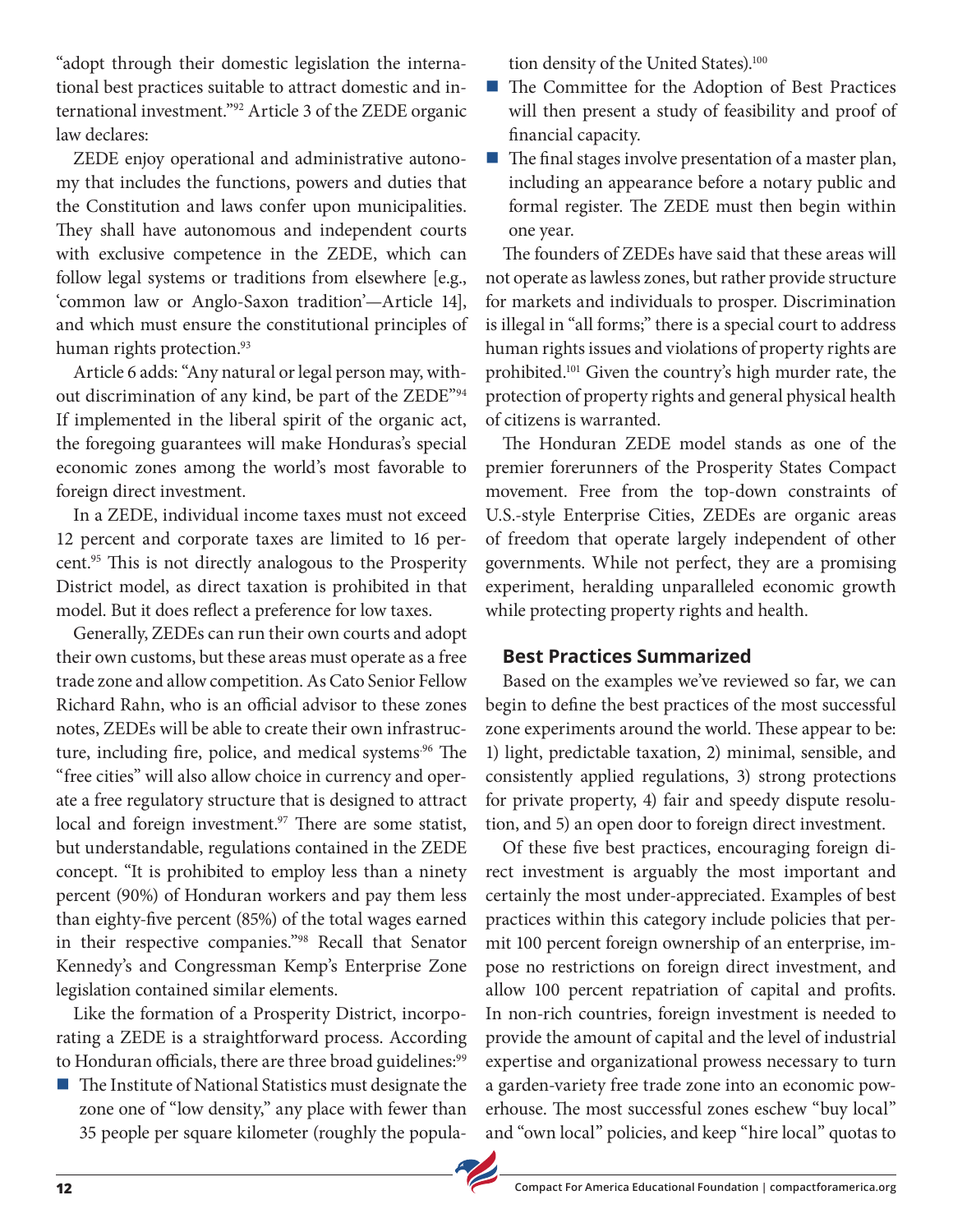**Speculative, special interest-driven, regulatory approach won't occur in Prosperity Districts.** Regulation will be treated as a last resort, only after the government has proven there is a real, identifiable harm to life or property and the zone has employed the "least restrictive regulation for achieving its asserted purpose."

a minimum, in order to maximize capital inflows and investor flexibility. In doing this, they maximize local job creation and prosperity.

#### *United Arab Emirates*

As a final international example, we turn to a country whose special economic zones feature all of the aforementioned best practices.

The United Arab Emirates is in some ways the exemplar of the Prosperity District concept par excellence. The UAE is a world leader in attracting foreign direct investment. Its more than three dozen Free Zones enjoy special tax, customs, and imports rules and operate under their own regulatory frameworks based on common law, although UAE criminal law still applies. Notably, Free Zones permit 100 percent foreign ownership of an enterprise and 100 percent repatriation of capital and profits.102 In addition to exempting Free Zone products from all import and export taxes, UAE Free Zones levy no personal income taxes and may grant corporate tax exemptions for up to 50 years.

The result? Nationally, the UAE saw strong average GDP growth of 4.76 percent from 2000 to 2015 and a respectable 3.9 percent growth in 2015.<sup>103</sup>

#### **Regulatory Best Practices in Prosperity Districts**

Followers of regulatory policy today are aware of the current output of major regulation. In slightly more than seven years, President Obama was able to product 600 major rules;<sup>104</sup> in eight years, President Bush managed 496 major regulations.<sup>105</sup> Regardless of party, future presidents are likely to continue using regulation as their most powerful policy tool.

It is within this lens that states and local governments have been searching for ways to reduce their regulatory burdens. Through regulatory moratoria, discussed earlier, to formation of Enterprise Zones and Prosperity Cities, there is a recognition that regulation ought to be a means of last resort, after demonstrating a major market failure has occurred and other regulatory alternatives have been examined.

#### **Prosperity Districts Implement These Lessons**

The Prosperity District concept is the confluence of the best ideas for rulemaking, in process and substance. Constraints on government allow individuals and business regulatory stability without the burdensome accumulation of new rules. However, it differs sharply with some of the examples discussed earlier. This is not merely a reform or amendment of state and local regulation. It is wholesale deregulation, to be replaced with the common law of contracts and property to ensure markets continue to operate efficiently. The Prosperity District concept isn't merely a tweak to existing local regulation, it casts off such regulation and offers in its place a best-practices procedure for any new rules.

At the outset, Prosperity Districts make explicit that there is no "power of eminent domain" within the zones.106 This singular, but critical feature, should rebut claims that the zones could act as havens for special interests to produce a cronyist enclave. Whether it's Pfizer attempting to build a new factory or a sports franchise seeking a plot of land, Prosperity Districts are explicitly prohibited from taking from one party and ceding land to another or to the government itself. Business seeking to operate in a Prosperity District will have the regulatory certainty that no government act will force them to relocate. This step is hardly radical, as 43 states improved their eminent domain law in the five years after *Kelo v. City of New London.*<sup>107</sup>

Likewise, the Prosperity District model legislation explicitly rejects state-sponsored monopolies. According to the text, "[A] Prosperity District … may not authorize by regulation or otherwise any monopoly or cartel in

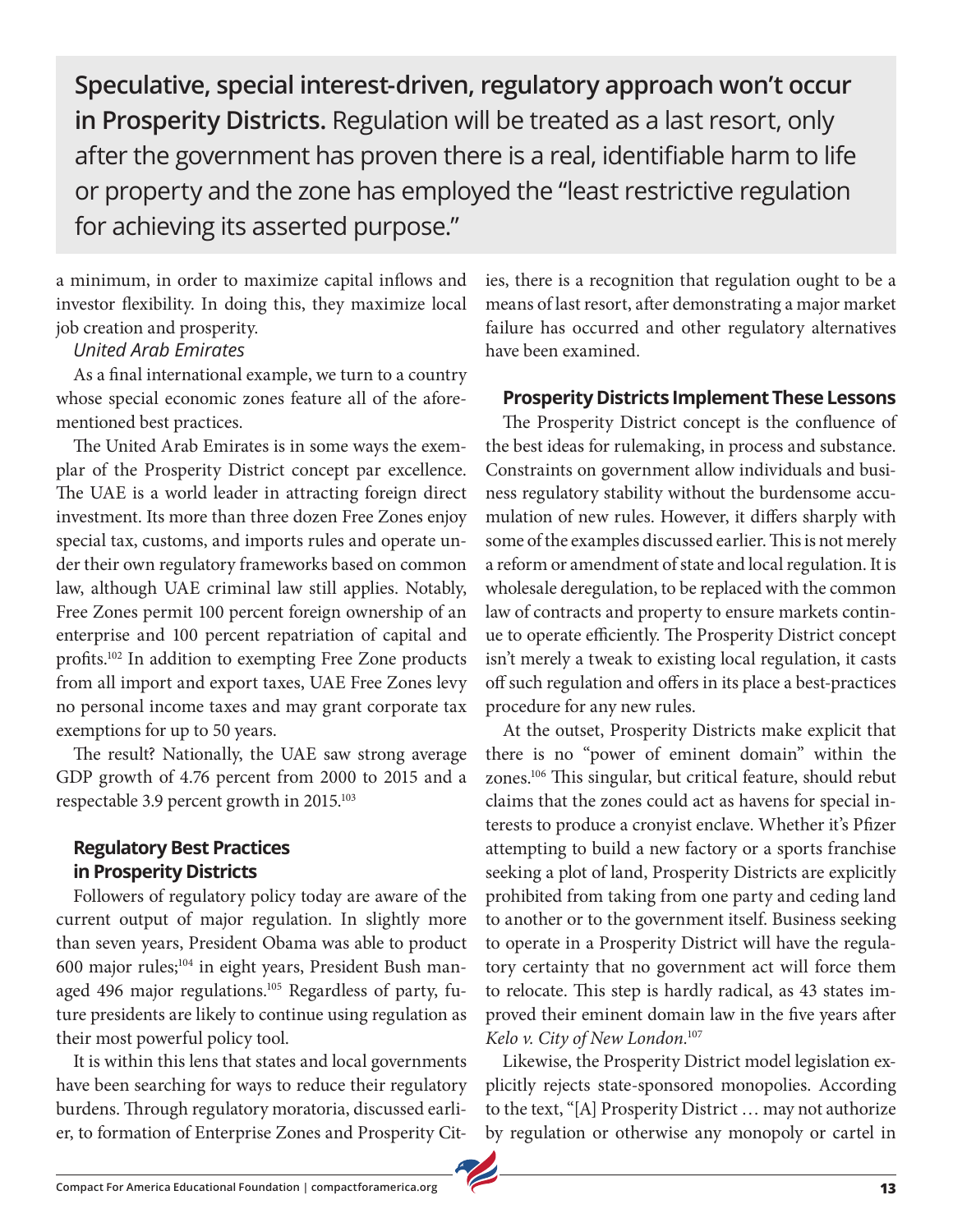the provision of any good or service within its jurisdiction."108 On the federal and state level today, such provisions are woefully lacking and government-sponsored monopolies are prolific, along with their inherent flaws and frequent failings.

One need look no further than the dysfunction with Washington, D.C.'s regional transit system to see the value in rejecting monopoly power.<sup>109</sup>

Finally, Prosperity Districts codify an important, but often overlooked common law principle that many cherish: sic utere tuo ut alienum non laedas. Roughly, this translates to the maxim that one should use one's own property without injuring others. Prosperity Districts employ this adage by prohibiting any regulation that restricts adults from acting on their own accord, so long as the action does not threaten or violate anyone's individual rights of life, liberty, or property.<sup>110</sup> Consider the implications of this basic prohibition. "Shaming" regulations like Pay Ratio Disclosure Requirements,<sup>111</sup> redundant menu labeling rules,<sup>112</sup> or Net Neutrality<sup>113</sup> would never last in a Prosperity District. Government would only act when there is justifiable harm based on real threats to health or safety, not speculative notions invented by aggressive regulators.

#### **Regulatory Impact Statements**

Generally, when government intervenes in the market, it should at least justify its actions. This reasoning partially explains the creation of the Administrative Procedure Act of 1946, and today many federal agencies routinely employ regulatory impact analyses (RIAs) during the proposed and final stages of the rulemaking process. Unfortunately, independent agencies are largely exempt from RIAs and most states and local governments never explain regulatory action, nor conduct rigorous benefit-cost analysis.

The Prosperity District concept rejects the notion that local governments can impose regulation without adequate justification. As a "precondition" of rulemaking, the zone must conduct an RIA and publicly report:

- $\blacksquare$  The nature and magnitude of the threat to individual right to life;
- How the regulation could or did produce the desired outcomes;
- Consideration of a wide variety of alternate and less restrictive or burdensome regulatory approaches;

The proposed Prosperity Districts would be created, not by governments, but by local property owners on a voluntary, unanimous-consent basis.

#### [and]

The benefits and costs of a wide variety of alternative regulatory approaches or solutions … including a showing of how much of the problem the regulation is likely to solve.<sup>114</sup>

Too often in the regulatory world, regulators act on the specter of perceived harm and fail to analyze the costs and benefits of regulatory action. Net neutrality regulation is a perfect example. After reclassifying broadband as a public utility, the Federal Communications Commission (FCC) omitted even a perfunctory analysis of costs.115 It acted under the assumption that telecommunication companies could start harming consumers and other competitors through anti-competitive and discriminatory practices. FCC did not, however, prove how the telecommunication market had failed or demonstrate the quantitative consumer loss in the current market. It is telling that the word "could" appears more than 120 times in the final rule (more than once per page).<sup>116</sup>

This speculative, special interest-driven, regulatory approach won't occur in Prosperity Districts. Regulation will be treated as a last resort, only after the government has proven there is a real, identifiable harm to life or property and the zone has employed the "least restrictive regulation for achieving its asserted purpose."<sup>117</sup> These ideas are hardly radical. Indeed, they are supposedly standard practice at the federal level. The Office of Management and Budget's (OMB) Circular A-4 on best regulatory practices states, "If the regulation is designed to correct a significant market failure, you should describe the failure both qualitatively and (where feasible) quantitatively."118 Despite these common sense guidelines, many federal agencies routinely fail to follow the guidance.<sup>119</sup>

Perhaps most importantly, the regulatory reforms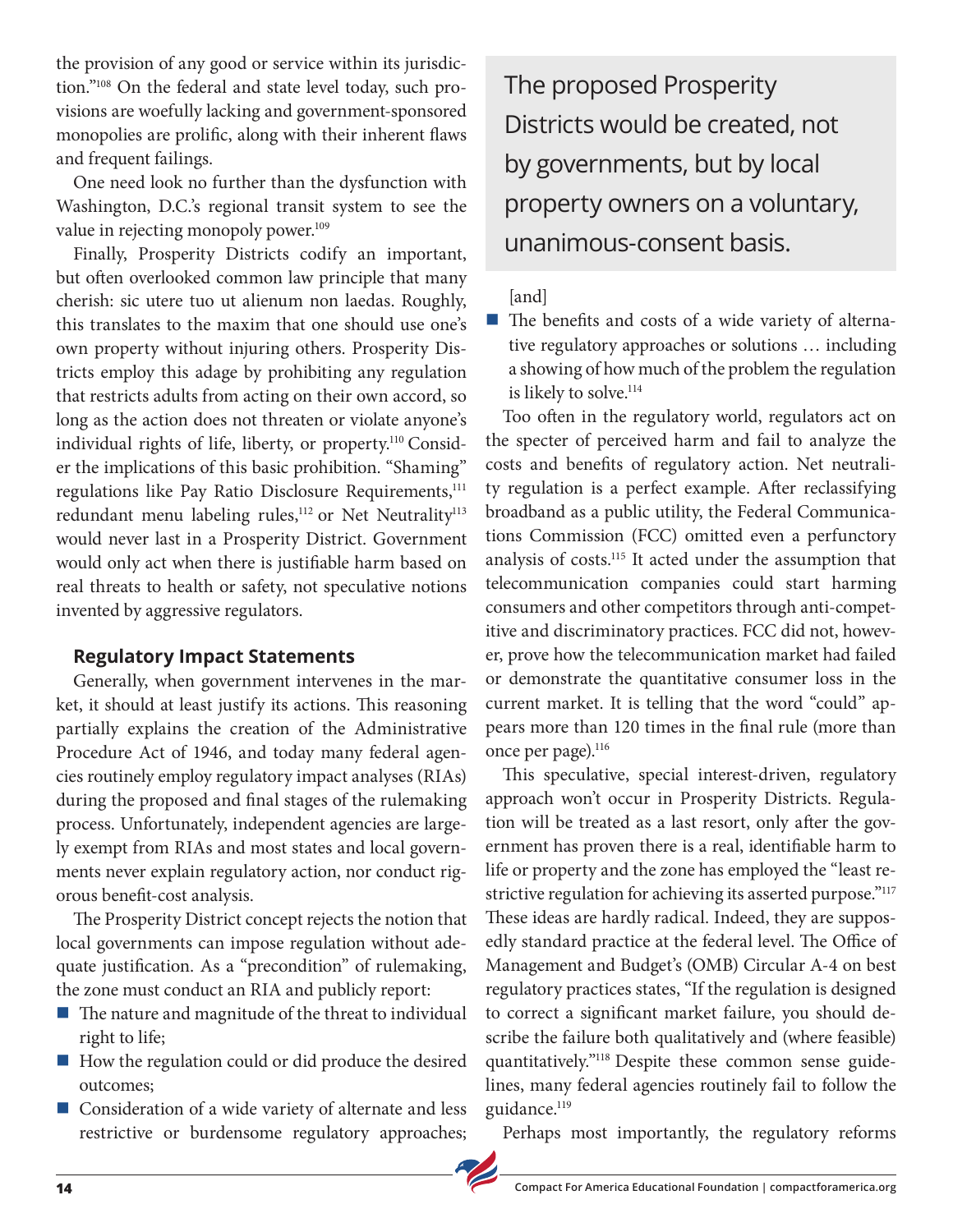and RIA requirements in the Prosperity District concept are enforceable, allowing private parties to bring suit if government flouts the rulemaking procedure. Once a claim is made that the government violated regulatory procedure, it must demonstrate with "clear and convincing evidence" that it strictly complied with the requirements. This is in stark contrast to most federal regulatory reform, which explicitly prohibits individuals from challenging executive action. For example, President Obama's Executive Order on regulatory reform, No. 13,563, rejects individual action: "This order is not intended to, and does not, create any right or benefit, substantive or procedural, enforceable at law or in equity by any party against the United States."120 Likewise, even statutory reforms like the Unfunded Mandates Reform Act deny a private right of action, even if agencies willfully flout the law.<sup>121</sup>

The unenforceable nature of regulatory reform partially explains the explosion of regulatory accumulation during the past few decades. Congress and presidents pay lip service to reform and then agencies routinely ignore these measures. As a result, the public is subject to a major new rule roughly every three days.<sup>122</sup>

 To combat regulatory accumulation, the Prosperity District concept contains an "Automatic Repealer" for regulation. No longer will obsolete, redundant, or overly burdensome rules remain in effect for generations. The repealer creates a five-year sunset for all regulations promulgated by a zone.<sup>123</sup> In other words, every new regulation has a five-year expiration date. Only after a Prosperity District once again performs a RIA, subject to strict guidelines, can the government reinstitute a rule.

There are numerous benefits to this approach, both from a free-market perspective and a public health and safety view. Generally, under the current regulatory approach, there is little evidence to determine whether federal regulations are effective. Have they achieved their desired goal? What was the competitive impact? Were there unintended consequences? The Prosperity District model seeks to answers those questions ex ante and ex post. The five-year expiration will allow policymakers and members of the public to determine if the government should modify or repeal the rule.

With the five-year phase-out, businesses and consumers will doubtless incur sunk costs from the previous implementation of regulation. These will be impossible

to recoup, and it is possible some business might seek to continue some regulation because they might act as barriers to entry, thus reducing competition. Business is entitled to lobby, but the Prosperity District subjects each rule, no matter the public support or opposition, to the same rigorous analysis and prohibits special interest rulemaking. The model legislation makes clear that government cannot promulgate a rule if, "any part of its purpose is to protect any individual, entity, or group from otherwise rightful competition."124 The cronyism protections in the model legislation are solid and the five-year review provides the public a valuable opportunity to actually learn the results of new regulation.

#### **Randomized Controlled Trials**

Prosperity Districts introduce a bit of the scientific process into policymaking, allowing other local and state governments to learn from mistakes and success. The randomized controlled trial (RCT) is the gold standard when evaluating the robustness of an experiment. A well-conducted observational study has value, but RCT's often allow experts to isolate the impact of the dependent variable.

Prosperity Districts offer the ultimate example of a RCT for tax and regulatory reform. The beauty of the model is the districts' heterogeneity. There will be some differences in how zones establish revenue sharing and their internal regulatory environment. In time, zones (and non-zone jurisdictions) will have sufficient evidence to determine which practices work and which don't.

Often in policy the counterfactual is unproven. What would have been the economic impact if tort reform had not been enacted in a state? What if the federal stimulus bill had never passed? Prosperity Districts offer the ability to be the ultimate laboratories of democracy, demonstrating that a truly limited government can produce incredible rates of economic growth while still protecting the health and safety of its residents.

#### **The Future of U.S. Prosperity Districts**

In the United States, as we have seen, local enterprise or renewal zones, which have been implemented in a top-down, political way, have not proven successful to date. A new, alternative model has been proposed that bids fair to produce far more economic growth and job

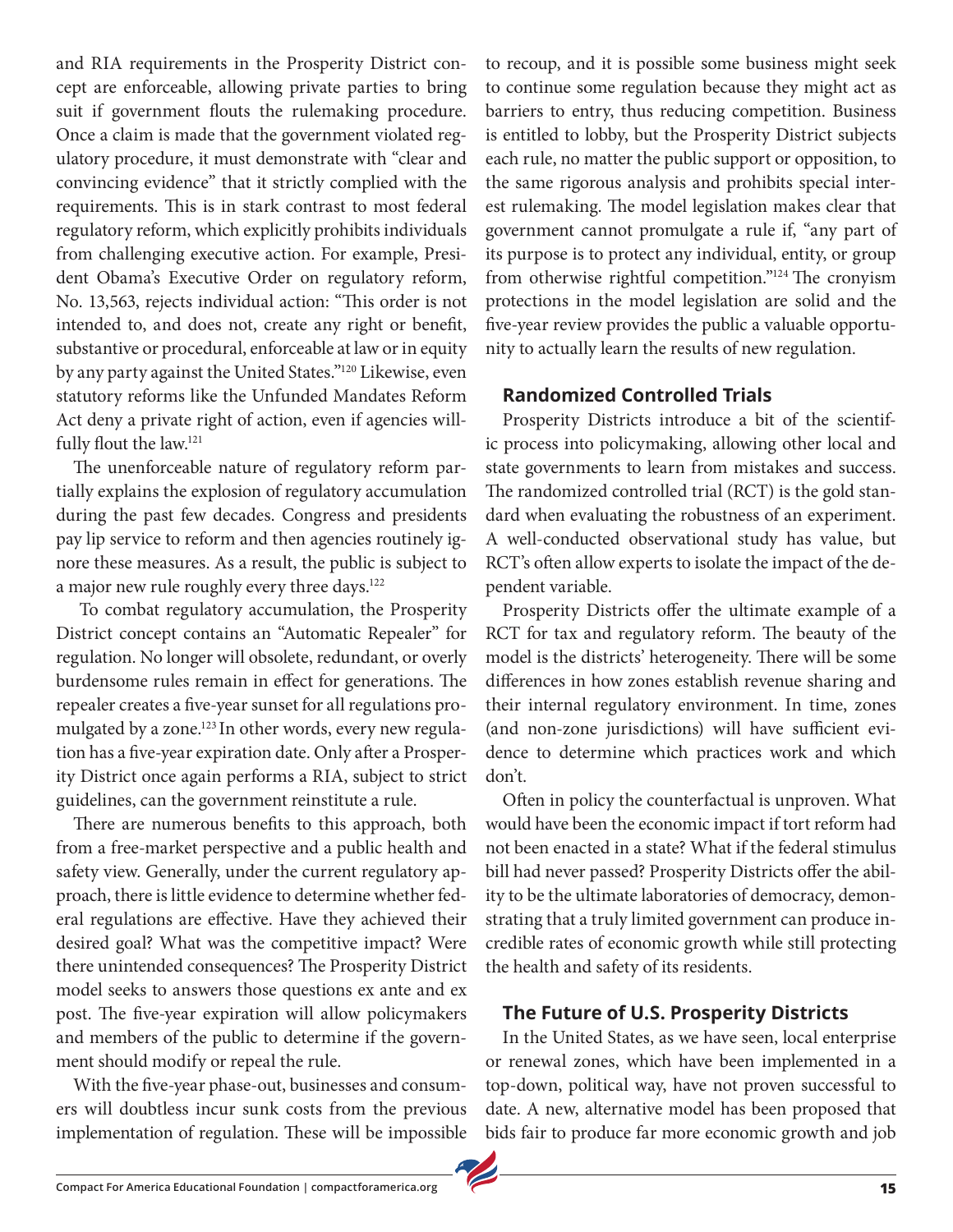**There would be virtually no taxes or regulation within Prosperity Districts.** There would also be almost no political or regulatory involvement or interference, either at the time a zone is established or thereafter. Congress would have no role in the creation of a zone. Nor would any state government, except for a ministerial duty to register a zone's existence.

creation. The Prosperity District model policy would essentially combine all of the best tax and regulatory best practices found in other countries, together with a unique, bottom-up method of zone creation and expansion. An innovative reliance on interstate agreements would provide an added measure of stability and durability in the proposed zones, increasing their attractiveness to investors.

As we have seen, the proposed Prosperity Districts would be created, not by governments, but by local property owners on a voluntary, unanimous-consent basis. Zone creation would be authorized under the protective aegis of a state statute, which is currently in the form of model legislation, but when adopted by the first state, would immediately trump all other laws within that state, except for federal law and the state's own constitution. If a second state adopts the same statute, the legislation is then automatically upgraded into the form of an interstate compact, which, being in the nature of a treaty or solemn covenant, renders the rights and privileges of zone inhabitants even more secure and durable. If Congress assents to the compact, then most federal taxes and regulations are also eliminated in the zones.

There would be virtually no taxes or regulation within Prosperity Districts. There would also be almost no political or regulatory involvement or interference, either at the time a zone is established or thereafter. Congress would have no role in the creation of a zone. Nor would any state government, except for a ministerial duty to register a zone's existence. Nor would any local government, except for a right to exclude an existing zone from expanding into its jurisdiction. No government would have any say with respect to a zone's boundaries or size, although certain rules would still apply, namely: the federal and state constitutions, basic criminal law, the common law of property and contracts, and the organic legislation itself, which could be tailored by each state to preserve certain state- and county-specific regulatory policies within zones.

Under the proposed legislation, a local Prosperity District could be created voluntarily wherever 100 percent of local property owners and electors in a contiguous area band together to form a zone. The zone's governing board, known as a Prosperity District, would be a political subdivision of the state in which it lies, and would be exempt from most state and local (and if Congress assents, most federal) laws and regulations. However, as we have noted, certain kinds of laws would still apply, specifically traditional common, contract, and criminal law, and the state and federal constitutions.

#### **Certain Fiscal Policy Districts**

The prosperity district board would have no power to levy taxes of any kind. State and local (and, if Congress assents, federal) taxes would be eliminated within the zone, with the exception of any taxes required under the state's constitution. Instead, the district board would fund its necessary services (such as roads and utilities) by means of a unanimously-agreed revenue-sharing covenant among the zone's landowners. This covenant would take the form of a deed restriction that runs with title to the land. Owners, investors, and entrepreneurs would be blessed with a revenue obligation that is consensual, certain, and stable.

Although the specific details of each zone's revenue-sharing covenant will vary, the default model set forth in the model Prosperity District is analogous to a fixed land value tax, which is an ad valorem property tax imposed on the assessed value of land without regard to buildings or improvements. Most economists view a land value tax as the "least bad" tax, because unlike other forms of taxation, it does not distort markets or create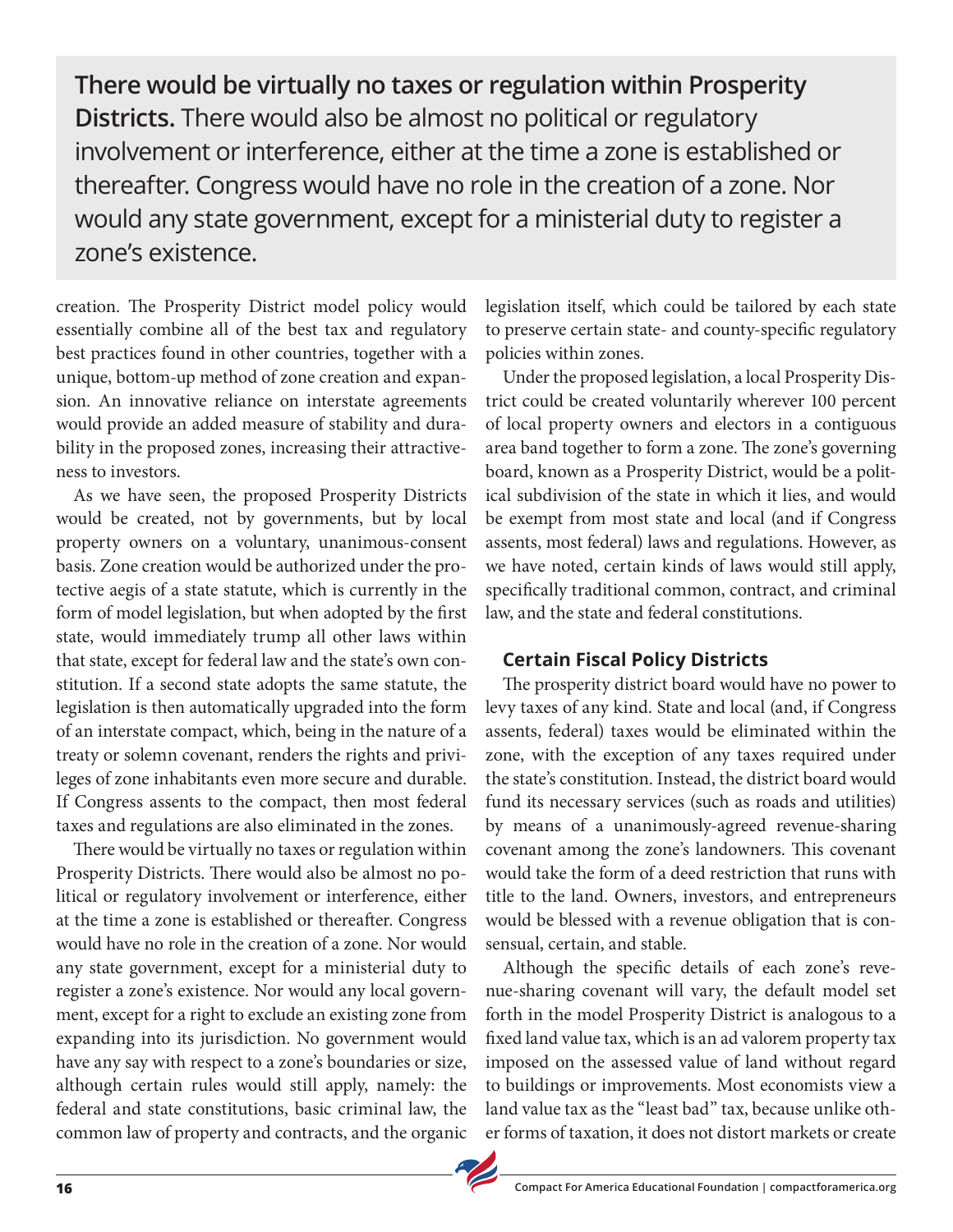deadweight loss. Each district could set its own rate, but the recommended permanently fixed rate in the proposed compact legislation is 1 percent of the assessed value of all land within the zone. By any measure, such a "burden" would be extremely light and efficient.125

Under the terms of the proposed model, each state and county government, and any municipal government that consents to have a Prosperity District within its borders, must be held harmless in terms of revenue loss, compared with what that government would have received in the absence of the zone.

#### **Avoiding Cronyism**

One question that may occur to the perceptive reader is: are special economic zones vulnerable to cronyism, favoritism, or special-interest capture? After all, the idea of special regions where the usual rules do not apply could certainly be viewed as inherently tending toward favoritism or laxity.

The overwhelming lesson from around the world is that corruption is less of a problem in well-designed special economic zones than in traditional jurisdictions, and even more so in those zones with the lowest and most predictable tax burdens, where the economic rules are the most liberal and stable, and where public officials have the least discretion to manipulate the value of private property.126 In places that maximize economic freedom and the rule of law, and minimize arbitrariness in government decision making, corruption tends to be minimal, because the temptations, and the opportunities, to influence public policy for private ends are minimal.

What's true of zones in general is even truer for the proposed Prosperity Districts. There, the level of cronyism would be vanishingly low, compared to traditional governments, because all of the traditional powers of government would be either absent or severely limited. District authorities would have extremely limited powers to tax, spend, borrow, or regulate, so a Prosperity District would be an exceedingly small target for corruption.

On the following page is a list of protections that would exist in every Prosperity District by the terms of its charter, as set forth in the proposed organic legislation. Considered individually, these protections are powerful. Considered as a package, they present a truly

**The overwhelming lesson from around the world** is that corruption is less of a problem in well-designed special economic zones than in traditional jurisdictions, and even more so in those zones with the lowest and most predictable tax burdens, where the economic rules are the most liberal and stable, and where public officials have the least discretion to manipulate the value of private property.

unique and seemingly corruption-proof structure. Given these constraints, Prosperity Districts will hardly be an easy target for cronyists and special interests seeking to manipulate government for private gain.

#### **Conclusion**

If the old saying is true that "That government is best, which governs least," Prosperity Districts will represent the best of governments. A more corruption-proof—and growth-friendly—arrangement would be hard to imagine. If this sounds like a bold, unattainable concept, look around the world and note the countries and city-states that are prospering with little government involvement. Singapore and Hong Kong have been economic powerhouses for decades, thanks to limited taxation and regulation, and an open and welcoming attitude to foreign direct investment. Similarly, Estonia, Monaco, and the United Arab Emirates offer powerful examples of enhanced prosperity through strictly limited government. More recently, Honduras has embraced a particularly promising version of the prosperity zones model to bolster economic growth. Meanwhile, here at home, the California Gold Rush and Disney World offer case studies in how free men and women, with little-to-no government oversight, can govern themselves and prosper through voluntary cooperation and private contracts.

The Prosperity District isn't a radical new idea. It's been done before.

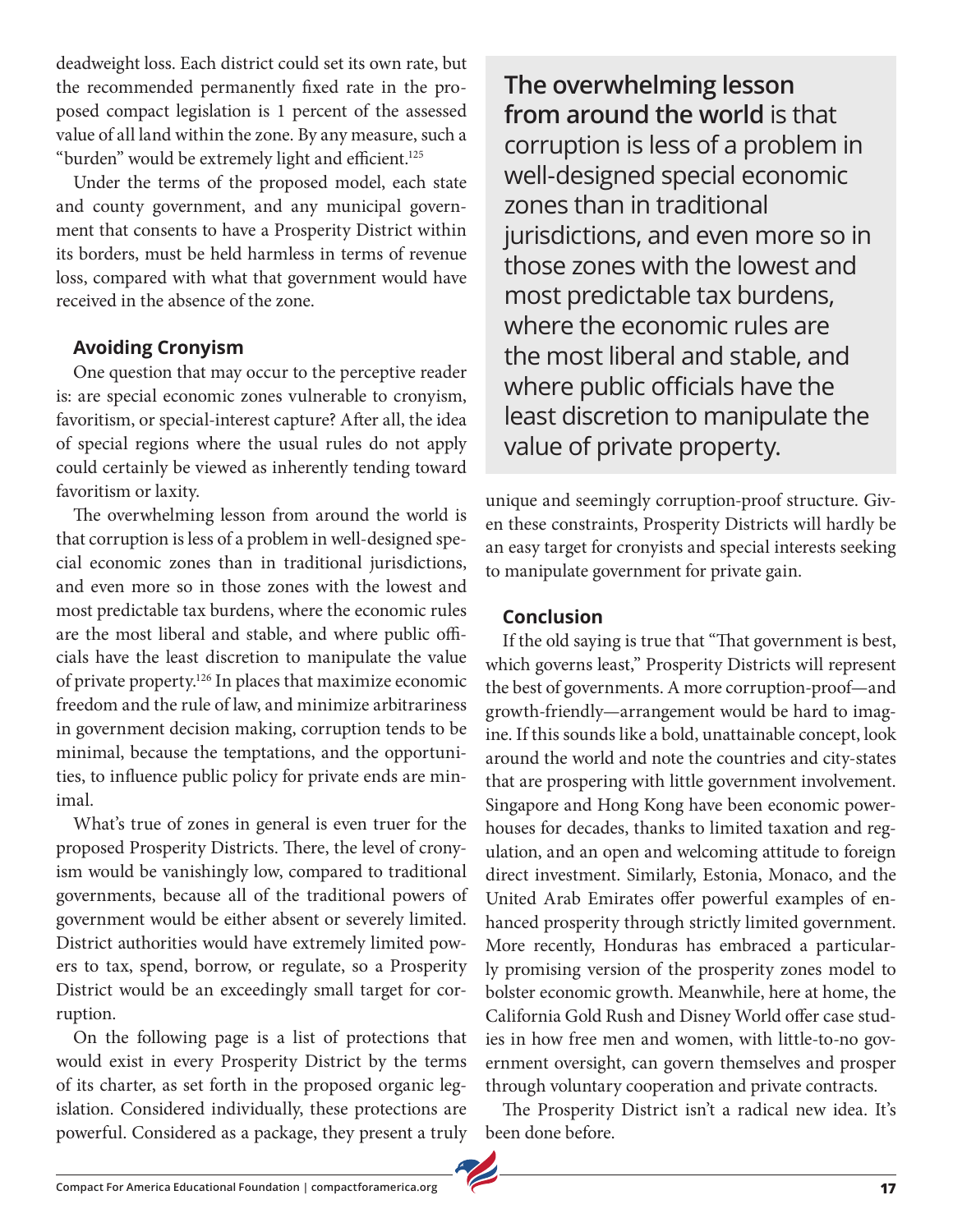| <b>Safeguard</b>                                                 | <b>Explanation</b>                                                                                                                                                                                                                                                                                                                                                                                                                                                                            |
|------------------------------------------------------------------|-----------------------------------------------------------------------------------------------------------------------------------------------------------------------------------------------------------------------------------------------------------------------------------------------------------------------------------------------------------------------------------------------------------------------------------------------------------------------------------------------|
| <b>No Taxing</b><br><b>Authority</b>                             | A district may not levy any tax, impost, duty, or tariff of any kind. Although a district<br>can, and indeed must, have a revenue-sharing covenant, that covenant can only be<br>adopted or changed by the unanimous consent of all of the property owners of the<br>district.                                                                                                                                                                                                                |
| <b>No Eminent</b><br><b>Domain Authority</b>                     | A district may not exercise the power of eminent domain.                                                                                                                                                                                                                                                                                                                                                                                                                                      |
| No Civil Forfeiture                                              | A district may not engage in property or asset forfeiture based on a violation of crim-<br>inal law without securing a criminal conviction.                                                                                                                                                                                                                                                                                                                                                   |
| Limited<br><b>Borrowing</b><br>Authority                         | A district may only borrow by way of issuing bonds, which the Compact limits in<br>terms of their purpose, amount, and repayment source. The bonds may only be<br>repaid out of Funds received through its authorized revenue-sharing receipts, gifts<br>from district residents, and contracts; and the total outstanding debt of the district<br>(meaning all bonds plus all other liabilities) may not total more than the fair market<br>value of all assets held in the district's name. |
| <b>No Delegation</b><br><b>Authority</b>                         | A district may not delegate any portion of its governing authority to any other entity<br>nor allow an outside governmental entity to exercise authority or jurisdiction within<br>its boundaries.                                                                                                                                                                                                                                                                                            |
| No Sovereign<br>Immunity                                         | Unlike traditional governments, a prosperity district has no special immunity from<br>liability.                                                                                                                                                                                                                                                                                                                                                                                              |
| <b>No Subsidies to</b><br><b>Private Entities</b>                | A district may not furnish any subsidy to private enterprise. The term "subsidy" is<br>defined broadly in the proposed Compact as an economic benefit, direct or indirect,<br>granted with the primary purpose or predominant effect of encouraging or main-<br>taining particular or specific classes of ventures, in which private persons have a<br>substantial financial or ownership interest.                                                                                           |
| No Granting of<br><b>Monopolies</b>                              | A district may not grant any monopoly or cartel in the provision of any good or ser-<br>vice within its jurisdiction.                                                                                                                                                                                                                                                                                                                                                                         |
| No Receipt of<br>Government<br>Grants                            | A district may not accept gifts or conditional grants from any government. Exception:<br>A district is required to facilitate, or not impede, the receipt or use of a federal grant<br>by the state in which the district lies.                                                                                                                                                                                                                                                               |
| No Sole-Source<br><b>Bidding</b>                                 | A district may only furnish authorized community functions through independent<br>contractors by a process of open competitive bidding.                                                                                                                                                                                                                                                                                                                                                       |
| <b>No Discriminatory</b><br><b>Funding of</b><br><b>Services</b> | A district may only fund its municipal functions through service contracts agreed to<br>by everyone in the district or voluntary, non-discriminatory user fees.                                                                                                                                                                                                                                                                                                                               |
| Maximum<br>Transparency                                          | A district must conduct its business in public and keep good records available for<br>public inspection.                                                                                                                                                                                                                                                                                                                                                                                      |
| <b>Minimal Political</b><br>Interference                         | A district is formed voluntarily by freely consenting neighbors rather than imposed<br>by politicians. Outside of an existing municipal jurisdiction, no government can block<br>a district's formation or expansion, unless the petitioners fail to meet the minimal<br>requirements set forth in the Compact.                                                                                                                                                                               |
| Minimal<br><b>Bureaucratic</b><br>Interference                   | As a governing unit and political subdivision of a state, a district will be largely free of<br>control by state agencies and local governments; and, with Congressional Consent,<br>free of federal agency overreach.                                                                                                                                                                                                                                                                        |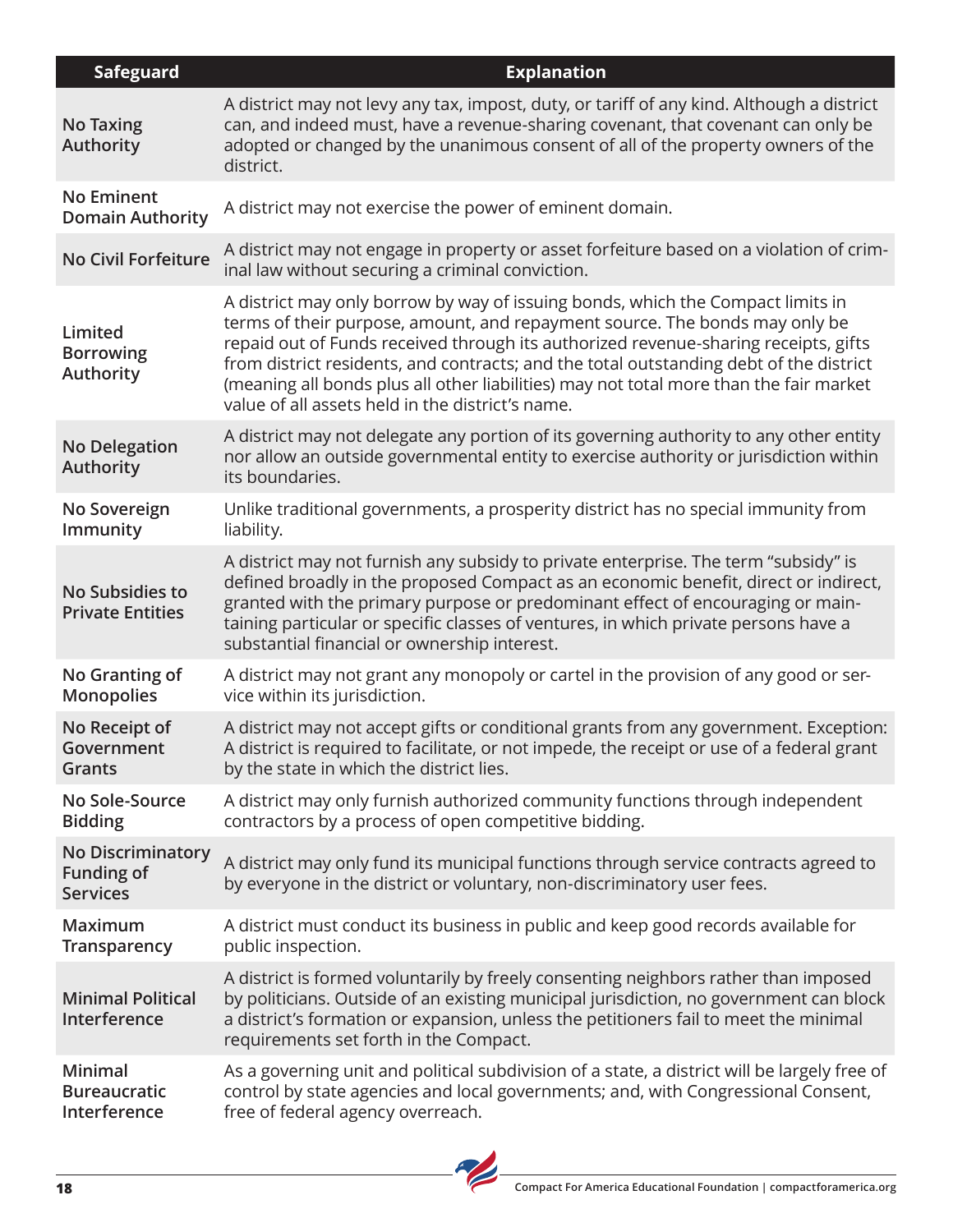#### **Endnotes**

- 1. Carasik, Laurent (2015, October 23). "There Are No Peasants Here." Foreign Policy. Retrieved September 09, 2016, from http://foreignpolicy.com/2015/10/23/there-are-no-peasants-here-honduraszedes-land-grabs/.
- 2. The countries that rank highest on the Heritage Foundation's Index of Economic Freedom display low levels of perceived corruption.
- 3. Lytton, Timothy D. (2013). Kosher Certification as a Model of Private Regulation. Regulation Magazine, from http://object.cato.org/sites/cato.org/files/serials/files/regulation/2013/9/regv36n3-4n.pdf.
- 4. Zebre, Richard and Anderson, Leigh Culture and Fairness in The Development Of Institutions In The California Gold Fields. Retrieved September 09, 2016, from https://ideas.repec.org/a/cup/jechis/v61y-2001i01p114-143\_02.html.
- 5. Beadle, John Hanson (1877). Western Wilds and the Men Who Redeem Them. Cincinnati: Jones Brothers & Company, 476.
- 6. Reid, Thomas (2007). Thomas Reid on practical ethics lectures and papers on natural religion, self-government, natural jurisprudence and the law of nations. Edinburgh: Edinburgh University Press, 361.
- 7. Zebre, Richard and Anderson, Leigh, Culture and Fairness in the Development of Institutions in the California Gold Fields, 124.
- 8. California becomes the 31st state in record time. (n.d.). Retrieved September 09, 2016, from http:// www.history.com/this-day-in-history/california-becomes-the-31st-state-in-record-time.
- 9. Beadle, John Hanson (1877). Western Wilds and the Men Who Redeem Them. Cincinnati: Jones Brothers & Company, 127.
- 10. Davis, John F. (1902). Historical Sketch of the Mining Law in California. Commercial Printing House, 30.
- 11. Hollon, Eugene (1974). Frontier Violence; Another Look. New York: Oxford University Press.
- 12. Sylva, Seville (1972). Foreigners in the California Gold Rush. San Francisco: R and E Research Associates, 45-51.
- 13. Shinn, Charles Howard (1965). Mining Camps: A Study in American Frontier Government. New York: Harper & Row, 113.
- 14. Act of March 5, 1925, no. 468 1925 S.C. Acts 891.
- 15. Act of Sept. 6, 1927, no 559, § 1, 1927 Al. Acts 641.
- 16. Ark. Const. amend 12, § 1.
- 17. Ga. Const. of 1877, art 7, § 2, para. 2 (1924) (repealed 1976).
- 18. 113 Cong. Rec. 18443 (1967) (remarks of Sen. Robert Kennedy).
- 19. S. 20988, 90th Cong., 1st Sess.
- 20. "Designation of Private Jobs and Enterprise Zones," H.R. 7563.
- 21. Ibid.
- 22. Ibid.
- 23. Ibid.
- 24. Ibid. at tit. IIA, sec. 201.
- 25. Ibid. tit. IIB, sec. 211(b)(d)(2)(C).
- 26. Teti, Dennis (2016, January 25). An Idea Whose Time Never Came. Weekly Standard. Retrieved September 09, 2016, from http://www.weeklystandard.com/print/an-idea-whose-time-never-came/article/2000593.
- 27. Ibid.
- 28. Revitalization Programs: Empowerment Zones, Enterprise Communities, and Renewal Communities. (n.d.). Retrieved September 09, 2016, from http://www.gao.gov/products/GAO-10-464R.

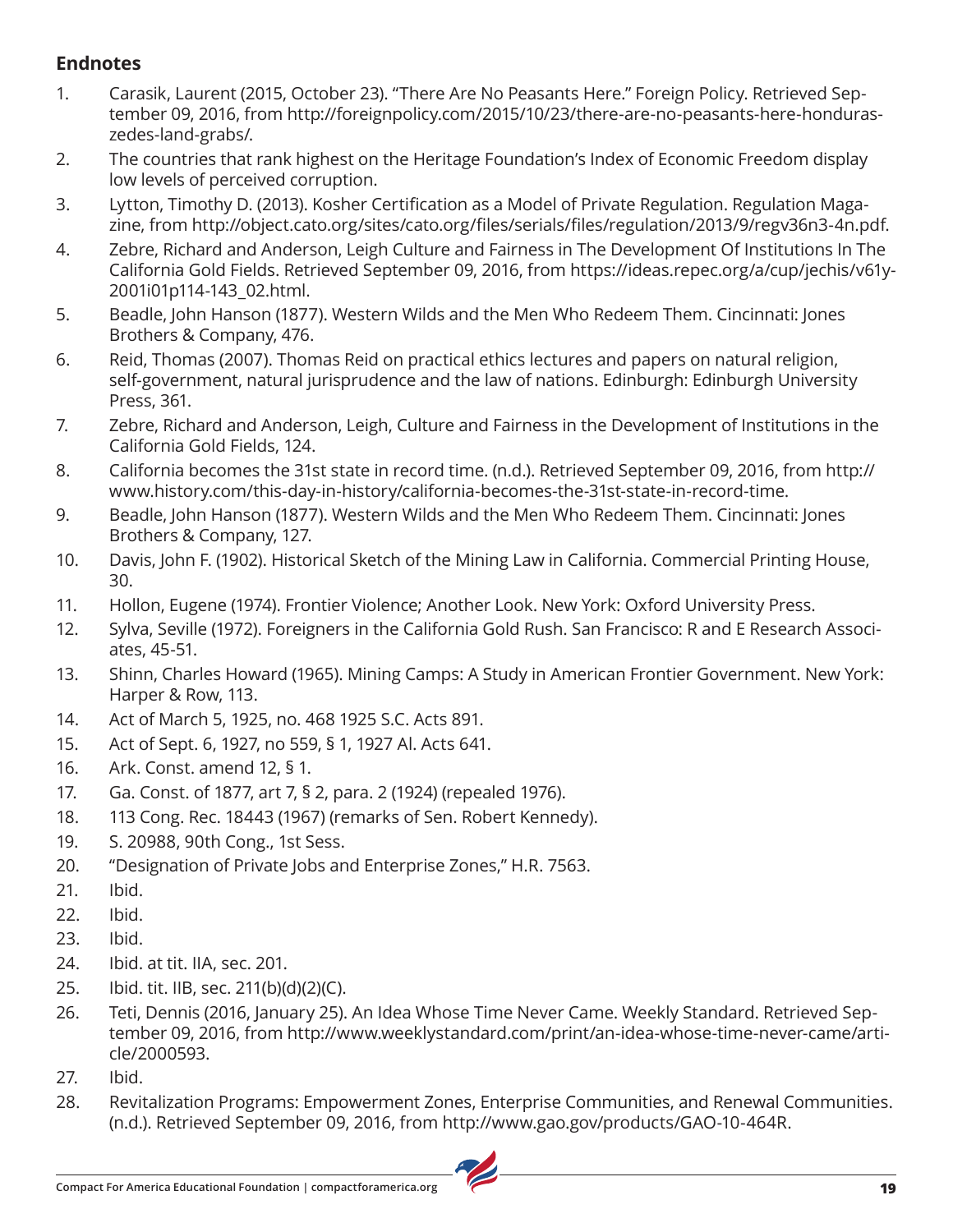- 29. William W. Buzbee, Accountability Conceptions and Federalism Tales: Disney's Wonderful World?, 100 Mich L. Rev. 1290, 1293 (2002).
	- 30. Id. at 1296.
	- 31. Id. at 1295.
	- 32. Id. at 1294.
	- 33. Pedicini, Sandra, Big 2015 Attendance Gains at Disney World, Universal Orlando, Report Shows, (May 2016) from http://www.orlandosentinel.com/business/tourism/os-orlando-theme-park-attendance-20160525-story.html.
	- 34. William W. Buzbee, Accountability Conceptions and Federalism Tales: Disney's Wonderful World?, 100 Mich L. Rev. 1290, 1300 (2002).
	- 35. Id. at 1296.
	- 36. Andy Pasztor, Airlines Put Pilots in a Real Spin in New Training Initiative, (June 2015), from http:// www.wsj.com/articles/airlines-put-pilots-in-a-real-spin-in-new-training-initiative-1434709532.
	- 37. Emanuel, Rahm, Memorandum for the Heads of Executive Departments and Agencies (2009, January 20) from http://media.washingtonpost.com/wp-srv/politics/documents/emanuel-regulatory-review.pdf.
	- 38. Batkins, Sam and Ben Gitis, Higher Wages, More Jobs and Business Growth Due to State Moratorium on Regulation. American Action Forum. Retrieved September 09, 2016, from https://www.americanactionforum.org/research/higher-wages-more-jobs-and-business-growth-due-to-state-moratoriumon-regul.
	- 39. Ibid.
	- 40. The Internet Tax Freedom Act of 1998 was made permanent in 2016. For more information, see https://en.wikipedia.org/wiki/Internet Tax Freedom Act.
	- 41. Examples of states with sales tax holidays: http://www.taxadmin.org/sales-tax-holidays. Example of a state informational flyer regarding a sales tax holiday: http://dor.myflorida.com/dor/tips/pdf/ tip16a01-06\_2016final06022016.pdf.
	- 42. Butler, Stuart (1983). Enterprise Zones: Greenlining the Inner Cities. Contemporary Sociology, 12(2), 185.
	- 43. Ibid, 22.
	- 44. Ibid, 23-24.
	- 45. Ibid.
	- 46. About Enterprise Zones. (n.d.). Retrieved September 09, 2016, from http://enterprisezones.communities.gov.uk/about-enterprise-zones.
	- 47. Enterprise Zone Map. (n.d.). Retrieved September 09, 2016, from http://enterprisezones.communities.gov.uk/ez-map/.
	- 48. EZ Data Release 27.07.2016 | Enterprise Zones. (n.d.). Retrieved September 09, 2016, from http://enterprisezones.communities.gov.uk/ez-data-release-27-07-2016/.
	- 49. Ward, Matthew (2016, March 17). Enterprise Zones Briefing Paper Number 5942. House of Commons Library. Retrieved September 9, 2016, from http://bit.ly/2b3D3pX.
	- 50. Doing Business in Singapore World Bank Group. (n.d.). Retrieved September 09, 2016, from http:// www.doingbusiness.org/data/exploreeconomies/singapore.
	- 51. Ibid.
	- 52. Ibid.
	- 53. Ibid.
	- 54. Index of Economic Freedom: Singapore. Heritage Foundation. Retrieved September 09, 2016, from http://www.heritage.org/index/country/singapore.
	- 55. Ibid.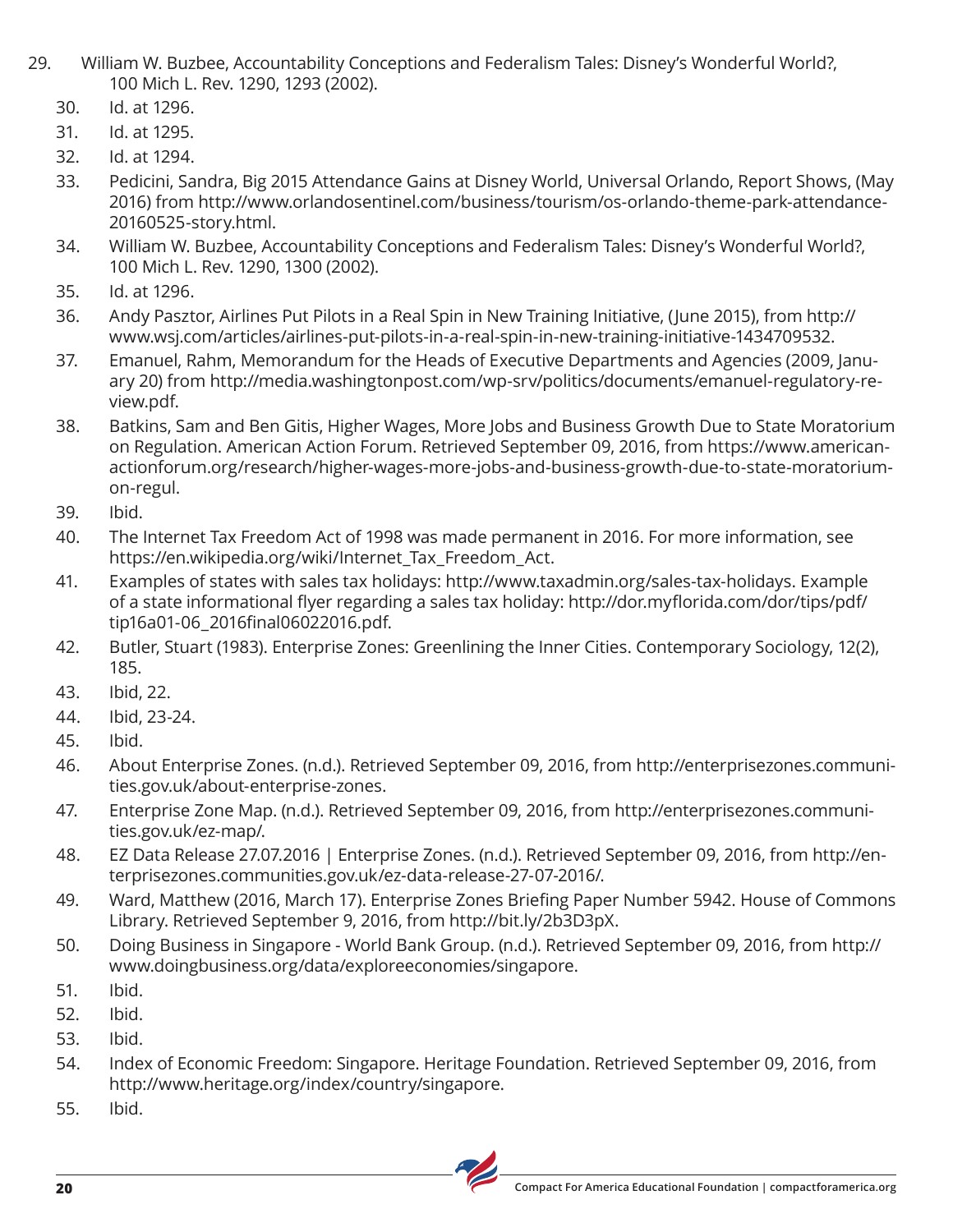- 56. Ibid.
- 57. Ibid.
- 58. Index of Economic Freedom: United States. Heritage Foundation. Retrieved September 09, 2016, from http://www.heritage.org/index/country/unitedstates.
- 59. Singapore Unemployment Rate: 1986-2016 (n.d.). Retrieved September 09, 2016, from http://www. tradingeconomics.com/singapore/unemployment-rate.
- 60. Doing Business in Hong Kong SAR, China. World Bank Group. (n.d.). Retrieved September 09, 2016, from http://www.doingbusiness.org/data/exploreeconomies/hong-kong-china/.
- 61. Boyes, William J. A 21st Century Prosperity District in Arizona: What International Experiments Can Teach Us. Center for the Study of Economic Liberty at Arizona State University, Working Paper No. 2016-01.
- 62. Doing Business in Hong Kong SAR, China. World Bank Group. (n.d.). Retrieved September 09, 2016, from http://www.doingbusiness.org/data/exploreeconomies/hong-kong-china/.
- 63. Index of Economic Freedom: Hong Kong. Heritage Foundation. Retrieved September 09, 2016, from http://www.heritage.org/index/country/hongkong.
- 64. Ibid.
- 65. Ibid.
- 66. Doing Business in the United States. World Bank Group. (n.d.). Retrieved September 09, 2016, from http://www.doingbusiness.org/data/exploreeconomies/united-states.
- 67. Hong Kong Unemployment Rate: 1981-2016 (n.d.). Retrieved September 09, 2016, from http://www. tradingeconomics.com/hong-kong/unemployment-rate.
- 68. Wu, Changqi and Cheng, Leonard K. Hong Kong's Business Regulation in Transition. (n.d.). Retrieved September 09, 2016, from http://www.nber.org/papers/w6332.
- 69. Ibid.
- 70. Page, John (1994, January). The East Asian Miracle: Four Lessons for Development Policy. NBER Macroeconomics Annual, 9, 76, from http://bit.ly/2b7iiN7.
- 71. Lundeen, Andrew and Kyle Pomerleau. Estonia Has the Most Competitive Tax System in the OECD, Tax Foundation. Retrieved September 29, 2014, from http://taxfoundation.org/blog/estonia-has-most-competitive-tax-system-oecd.
- 72. Ibid.
- 73. Santander Trade Report, Estonia: Foreign Investment, Retrieved September 12, 2016, from https:// en.portal.santandertrade.com/establish-overseas/estonia/investing.
- 74. Index of Economic Freedom: Estonia. Heritage Foundation. Retrieved September 09, 2016, from http://www.heritage.org/index/country/estonia.
- 75. Ibid.
- 76. World Bank Group. Economy Rankings. (n.d.). Retrieved September 09, 2016, from http://www.doingbusiness.org/rankings.
- 77. Doing Business in the United States. World Bank Group. (n.d.). Retrieved September 09, 2016, from http://www.doingbusiness.org/data/exploreeconomies/estonia/.
- 78. Lundeen, Andrew and Kyle Pomerleau. Estonia Has the Most Competitive Tax System in the OECD, Tax Foundation. Retrieved September 29, 2014, from http://taxfoundation.org/blog/estonia-has-most-competitive-tax-system-oecd.
- 79. Ibid.
- 80. Price, Robert W. and Andreas Wörgötter (2011), Estonia: Making the Most of Globalisation, OECD Economics Department Working Papers, No. 876, OECD Publishing, Paris, from http://www.oecd-ilibrary.org/economics/estonia-making-the-most-of-globalisation\_5kg9pkmsmltc-en.
- 81. Ibid.
- 82. Ibid.

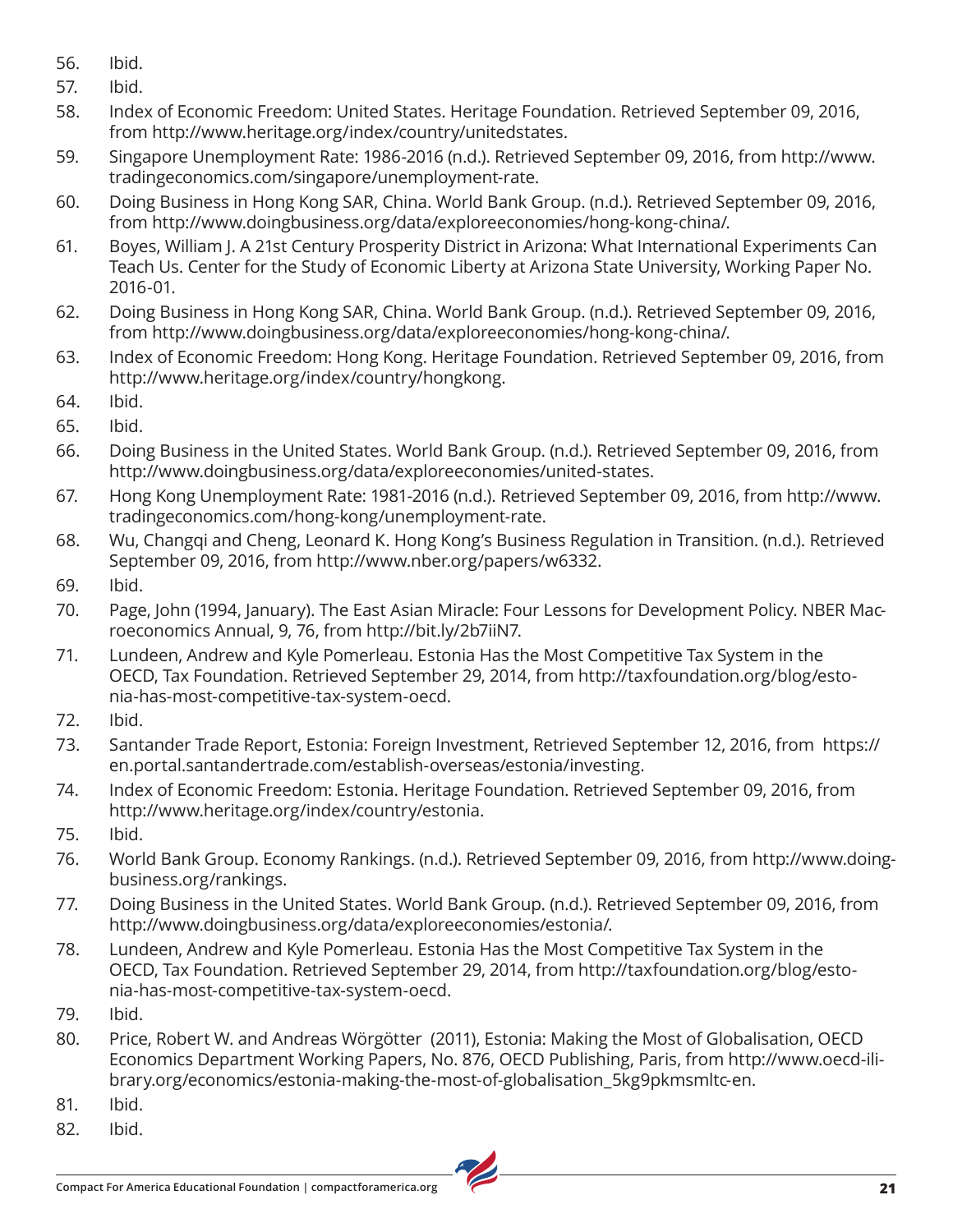- 83. OECD Regulatory Policy Outlook 2015. Retrieved September 09, 2016, from http://www.oecd.org/ publications/oecd-regulatory-policy-outlook-2015-9789264238770-en.htm.
- 84. Ibid.
- 85. Ibid.
- 86. Global Forum on Transparency and Exchange of Information for Tax Purposes: Peer Reviews: Cayman Islands 2010: Phase 1: Legal and regulatory framework. (2010). Paris: OECD.
- 87. Generally, individuals and corporations pay no direct tax in Monaco. However, companies that have more than one-quarter of there "turnover" outside of the city must pay a tax of 33.3 percent on profits. French residents in the city are subject to French tax rates; Tax system: Monaco Monte-Carlo. Retrieved September 09, 2016, from http://www.monte-carlo.mc/en/business-congress/tax-system/.
- 88. Ibid.
- 89. 2015 Investment Climate Statement: France and Monaco. (n.d.). Retrieved September 09, 2016, from http://www.state.gov/e/eb/rls/othr/ics/2015/241564.htm
- 90. Lutter, Mark. Three Essays on Proprietary Cities. A Dissertation Submitted to the Graduate Faculty of George Mason University in Partial Fulfillment of the Requirements for the Degree Doctor of Philosophy, from http://globalaffairs.gmu.edu/defenses/908.
- 91. Country Comparison: GDP Per Capita (PPP). (n.d.). Retrieved September 09, 2016, from https://www. cia.gov/library/publications/the-world-factbook/rankorder/2004rank.html.
- 92. Republic of Honduras, Law of Zones of Economic Development and Employment (ZEDE), Law No. 120-2013, September 6, 2013, Article 5.
- 93. Republic of Honduras, Law of Zones of Economic Development and Employment (ZEDE), Law No. 120-2013, September 6, 2013, Article 3.
- 94. Republic of Honduras, Law of Zones of Economic Development and Employment (ZEDE), Law No. 120-2013, September 6, 2013, Article 6.
- 95. Doherty, Brian (2014). Honduran 'Free Cities' Get One Step Closer to Reality. Reason Magazine. Retrieved September 09, 2016, from http://reason.com/archives/2014/08/06/honduran-free-cities-getone-step-closer.
- 96. Rahn, Richard W. (2015). Saving Honduras. Cato Institute. Retrieved September 09, 2016, from http:// www.cato.org/publications/commentary/saving-honduras.
- 97. Ibid.
- 98. Lutter, Mark. Three Essays on Proprietary Cities. A Dissertation Submitted to the Graduate Faculty of George Mason University in Partial Fulfillment of the Requirements for the Degree Doctor of Philosophy, from http://globalaffairs.gmu.edu/defenses/908.
- 99. REQUISITOS PARA SER PARTE DEL RÉGIMEN ZEDE (n.d.). Retrieved September 09, 2016, from http:// zede.gob.hn/requisitos.
- 100. World Bank. Population density (people per sq. km of land area). (n.d.). Retrieved September 09, 2016, from http://data.worldbank.org/indicator/EN.POP.DNST.
- 101. COMUNICADO: ZEDE. (n.d.). Retrieved September 09, 2016, from http://zede.gob.hn/comunicado.
- 102. Each UAE Free Zone is focused on a particular category of business and is governed by an independent Free Zone Authority, which issues operating licenses within that category. Investors can register a new company in the form of a Free Zone Establishment or establish a branch office of an existing or parent company, whether based in the UAE or abroad. The UAE's commercial companies law (CCL) does not apply to a Free Zone Establishment if the Free Zone has adopted its own regulatory frameworks for FZEs, from https://en.wikipedia.org/wiki/List\_of\_free-trade\_ zones\_in\_the\_United\_Arab\_Emirates.
- 103. Trading Economics, United Arab Emirates GDP Growth Rate, 2000-2016. Retrieved September 12, 2016, from http://www.tradingeconomics.com/united-arab-emirates/gdp-growth.

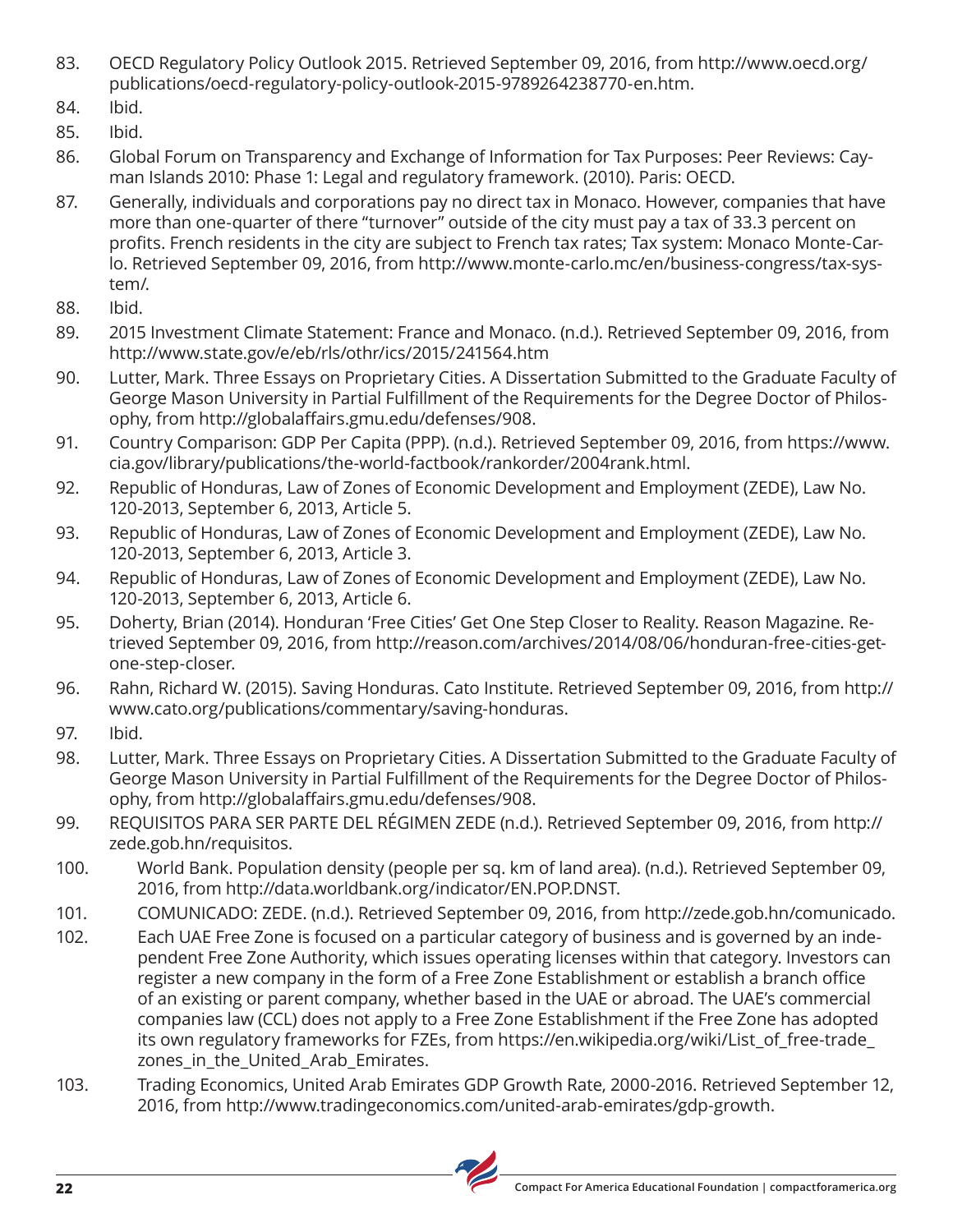- 104. The All-Time Regulation Record. Wall Street Journal (2016). Retrieved September 09, 2016, from http://www.wsj.com/articles/the-all-time-regulation-record-1470435716.
- 105. Ibid.
- 106. Compact for America, Restore Prosperity Now! Model Policy, from http://media.wix.com/ugd/ e48202\_c337f6693704459da456aef3379a860b.pdf.
- 107. Five Years After Kelo. Institute for Justice. Retrieved September 09, 2016, from http://ij.org/report/five-years-after-kelo/.
- 108. Ibid.
- 109. Libresco, Leah (2016). How Often D.C.'s Metro Catches On Fire. Five Thirty-Eight. Retrieved September 09, 2016, from http://fivethirtyeight.com/features/washington-d-c-s-metro-catches-firemore-than-four-times-a-week/.
- 110. Compact for America, Restore Prosperity Now! Model Policy, from http://media.wix.com/ugd/ e48202\_c337f6693704459da456aef3379a860b.pdf.
- 111. Regulation Rodeo. The American Action Forum. Retrieved September 09, 2016, from http://bit. ly/2bIiLYq.
- 112. Regulation Rodeo. The American Action Forum. Retrieved September 09, 2016, from http://bit. ly/2bIiRPP.
- 113. Regulation Rodeo. The American Action Forum. Retrieved September 09, 2016, from http://bit. ly/2bIjp8m.
- 114. Compact for America, Restore Prosperity Now! Model Policy, from http://media.wix.com/ugd/ e48202\_c337f6693704459da456aef3379a860b.pdf.
- 115. Regulation Rodeo. The American Action Forum. Retrieved September 09, 2016, from http://bit. ly/2bIjp8m.
- 116. Ibid.

117. Compact for America, Restore Prosperity Now! Model Policy, from http://media.wix.com/ugd/ e48202\_c337f6693704459da456aef3379a860b.pdf.

- 118. Office of Management and Budget. Circular A-4. (n.d.). Retrieved September 09, 2016, from https://www.whitehouse.gov/omb/circulars\_a004\_a-4#c.
- 119. Mercatus Center. (n.d.). Regulatory Report Card. Retrieved September 09, 2016, from http://mercatus.org/reportcards.
- 120. Executive Order 13,563. Improving Regulation and Regulatory Review. Retrieved September 09, 2016, from https://www.federalregister.gov/articles/2011/01/21/2011-1385/improving-regulation-and-regulatory-review.
- 121. 2 U.S.C. § 1561, from https://www.law.cornell.edu/uscode/text/2/1571.
- 122. Batkins, Sam (2016, August 6). 600 Major Regulations. American Action Forum. Retrieved September 09, 2016, from https://www.americanactionforum.org/insight/600-major-regulations/.
- 123. Compact for America, Restore Prosperity Now! Model Policy, from http://media.wix.com/ugd/ e48202\_c337f6693704459da456aef3379a860b.pdf.
- 124. Ibid.
- 125. For more information on the land value tax, see https://en.wikipedia.org/wiki/Land\_value\_tax.
- 126. The countries that rank highest on the Heritage Foundation's Index of Economic Freedom display low levels of perceived corruption.